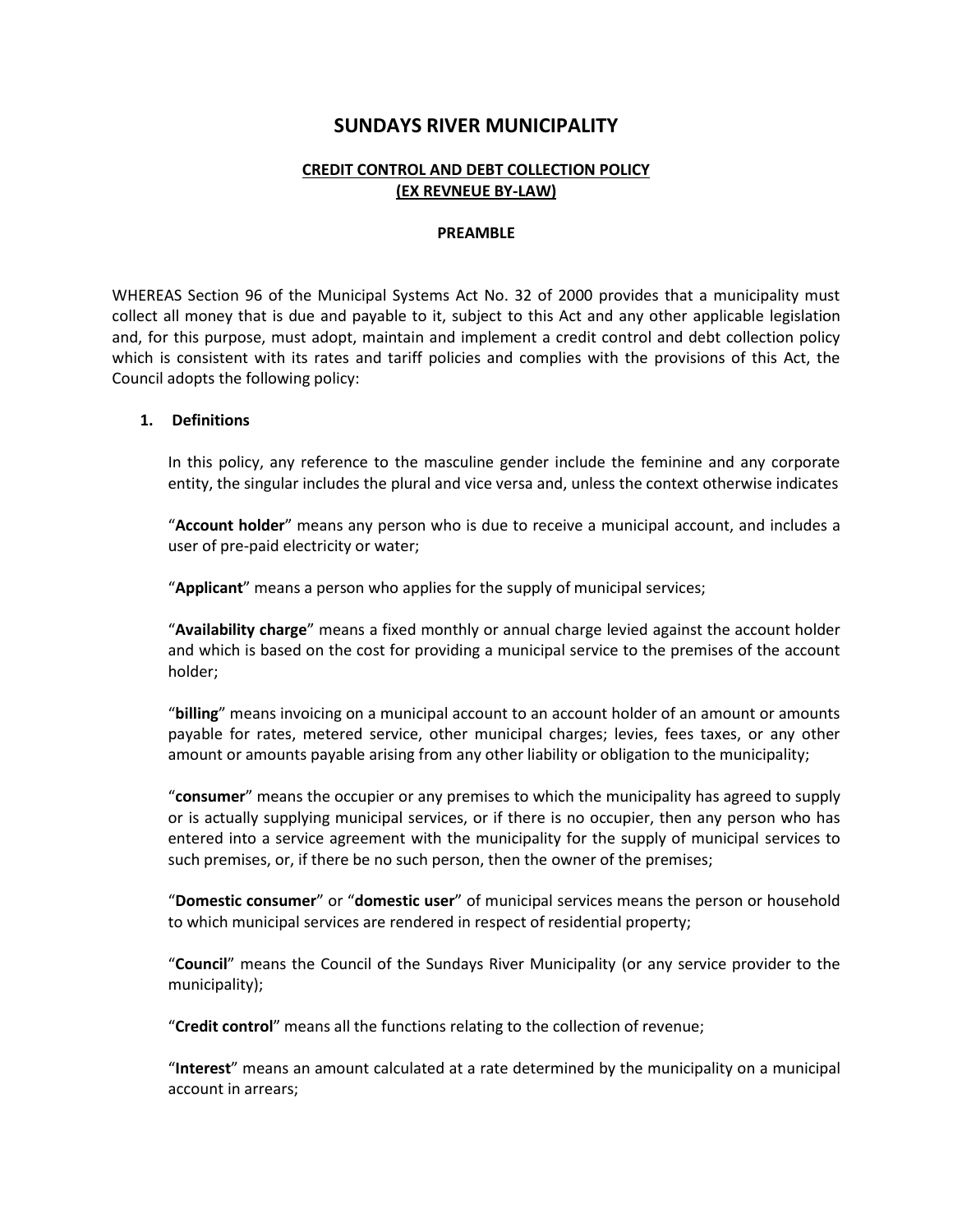"**Month**" means one of 12 months of a calendar year;

"**municipal account**" means an account rendered on which is billed an amount or amounts payable to the municipality for rates, metered services, other municipal charges, levies, fees, fines, interest, taxes, or any other amount or amounts payable arising from any other liability or obligation;

"**municipality**" means the Sundays River Municipality, and includes the council, a committee, councilor, duly authorized agent thereof or any officer thereof acting in connection with this policy by virtue of a power vested in the municipality and delegated or sub-delegated to such committee, councilor, agent or officer;

"**Municipal manager**" means the person appointed by the municipality in terms of Section 82 of the Municipal Structures Act, 1998 and includes any person:

- (a) acting in such position; and
- (b) to whom the municipal manger has delegated any power, function or responsibility in as far as it concerns the execution of those powers, functions or duties.

"**municipal services**" or "**services**" mans services which the municipality either by itself or by a service provider provides for the benefit to the local community in terms of its functions and powers and which are necessary to ensure an acceptable and reasonable quality of life and, if not provided, would endanger health or safety of the environment and regardless of whether or not fees, changes of tariffs are levied in respect thereof;

"**occupier**" means nay person who occupies any premises or part thereof without regard to the title under which that person occupies, and includes –

- (a) any person in actual occupation of such premises;
- (b) Any person legally entitled to occupy such premises:
- (c) In the case of such premises being subdivided and let to lodgers or various tenants, the person receiving the rent payable by such lodgers or tenants whether for the persons own account or as agent for any person entitled thereto or interested therein;
- (d) Any person having the charge or management of such premises, and includes agent of any such person when he is absent from the Republic or his whereabouts are unknown; and
- (e) The owner of those premises;

"**officer**" means an employee of the municipality or any other person who is specifically authorized thereto by the municipality to perform any act, function or duty in terms of, or exercise any power under this policy: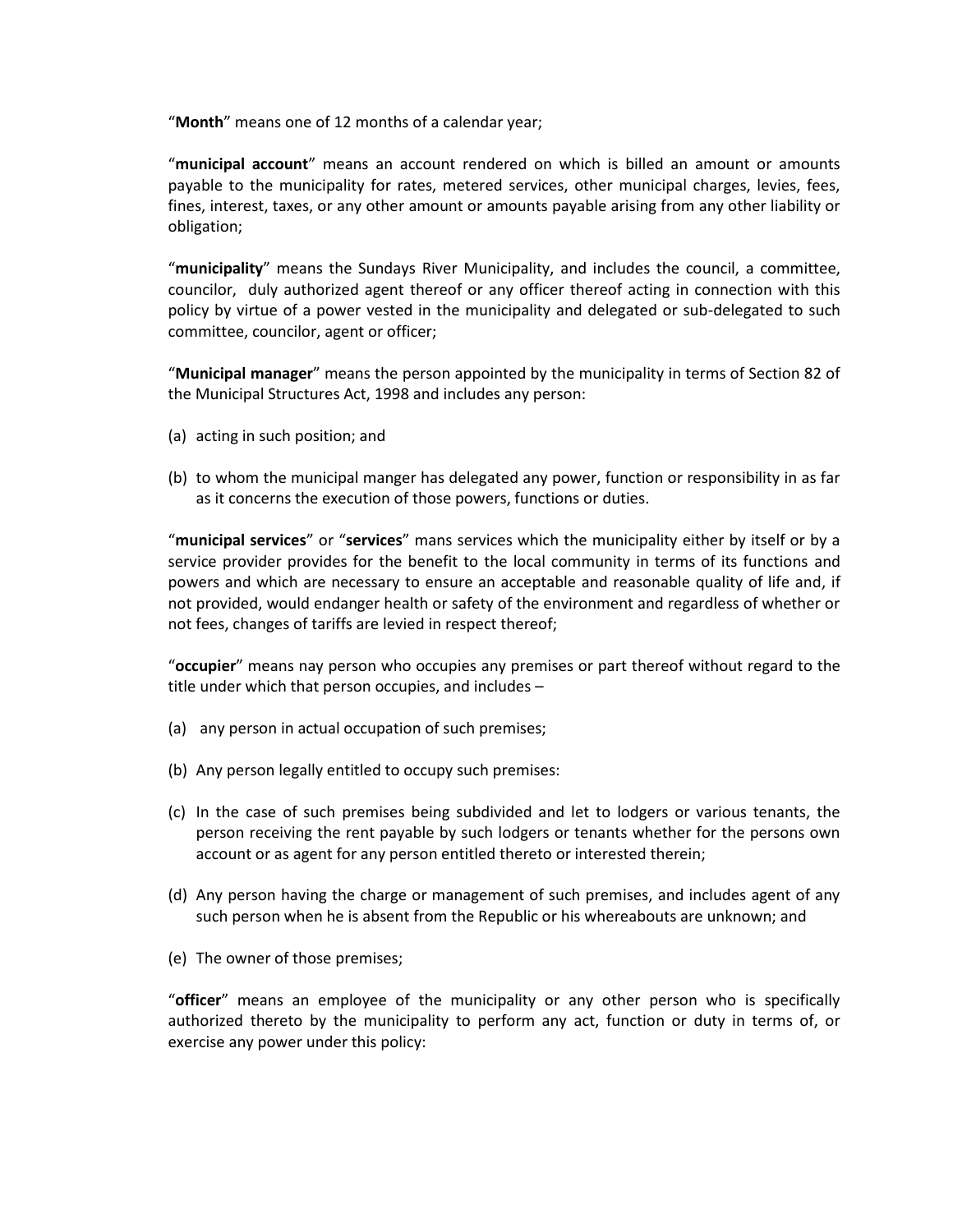"**owner**" means –

- (a) a person in whom the legal title to a premises is vested;
- (b) In a case where the person in whom the legal title is vested is insolvent or dead, or is under any form of legal disability whatsoever, the person, in whom the administration of and control of such premises is vested as curator, trustee, executor, administrator, judicial manager, liquidator or other legal representative;
- (c) In the case where the municipality is unable to determine the identity of the person in whom the legal title is vested, the person who is entitled to the benefit of such premises or a building thereon;
- (d) In the case of premises for which a lease of 30 years or more has been entered into, the lessee thereof;
- (e) In relation to  $-$ 
	- (i) a piece of land delineated on a sectional plan registered in terms of the Sectional Title Act, 1986 (Act 95 of 1986), and without restricting the above, the developer of the body corporate in respect of the common property; or
	- (ii) a section as defined in such Act, the person in whose name such section is registered under a sectional title deed and such section is registered under a sectional title deed and includes the lawfully appointed agent of such a person;
- (f) any legal person including, but not limited to  $-$ 
	- (i) a company registered in terms of the Companies Act, 1973 (Act 61 of 1973), trust inter vivo, trust mortis cause, a Closed Corporation registered in terms of the Closed Corporation's Act, 1984 (act 69 of 1984), a voluntary association;
	- (ii) any department of State;
	- (iii) any council or Board established in terms of any legislation applicable to the Republic of South Africa; and
	- (iv) any Embassy or other foreign entity; and
- (g) a lessee of municipal property who is deemed to be the owner for the purposes of rendering a municipal account;
- (h) any owner as defined in the Local Government; Municipal Property Rates Act, 2004;

"**person**" includes a legal person and an organ of state;

"**preferred customer**" means a person who may be granted special concessions by the municipality;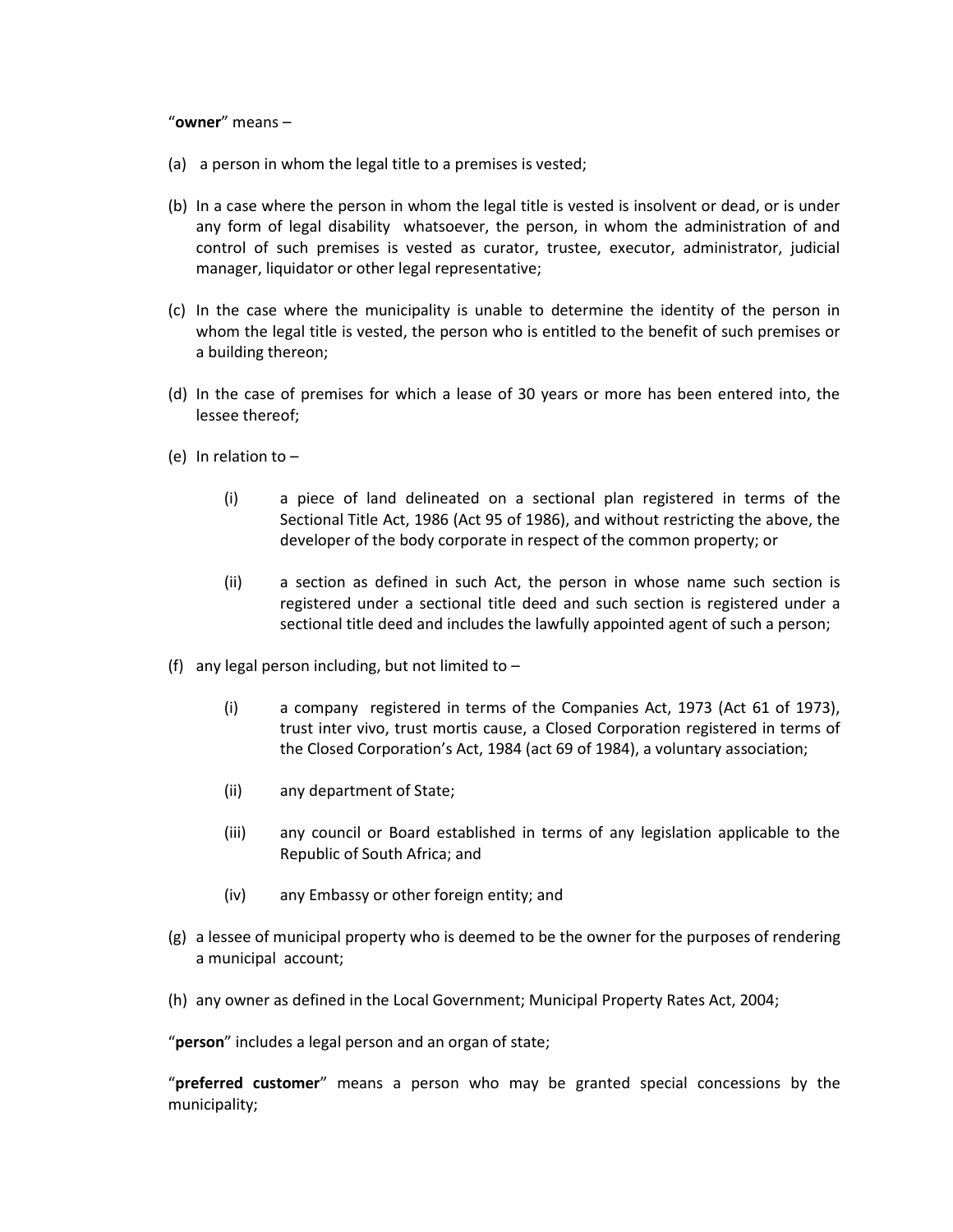"**premises**" means any piece of land, the external surface boundaries of which are delineated on –

- (a) a general plan or diagram registered in terms of Land Survey, Act of 1927 (Act 9 of 1927), or in terms of the Deeds Registry, Act of 1937 (Act 47 of 1937), or
- (b) a sectional plan registered in terms of the Sectional Titles Act, 1986 (Act 93 of 1986), which is situated within the area of jurisdiction of the municipality;
- (c) and includes any other land and any building or structure above or below the surface of any land;

"**revenue**" means all monies due to the municipality and to which the municipality has the right to exact and to enforce payment of, irrespective of the reason for or the origin of its factuality;

"**tampering**" means any unauthorized interference with the municipality's supply, seals and metering equipment and "tamper" has a corresponding meaning;

"unreliable customer" includes an account holder, who according to his payment record fails to settle his municipal account by the due date or who is in arrears with payments due to council, or who tampers or interferes with metering equipment, seals or the supply of municipal services.

## **2. Municipal Manager responsible Officer**

The municipal manager –

- (a) Is responsible, through the Mayor, for the implementation and enforcement of this policy;
- (b) Must, for the purposes of paragraph (a) take the necessary steps to implement and enforce the provisions of this policy;
- (c) Is accountable to the Mayor for the agreed revenue collection performance targets as approved by the municipality and the Mayor, and for this purpose must –
	- (i) Report to the Mayor on matters relating to this policy, including but not limited to  $-$ 
		- (aa) the effectiveness of administrative mechanisms, resources processes and procedures to collect money that is due and payable to the municipality;
		- (bb) billing information, including the number of account holders, accruals, cash-flow, and customer management;
		- (cc) the satisfaction levels of account holders regarding services rendered; and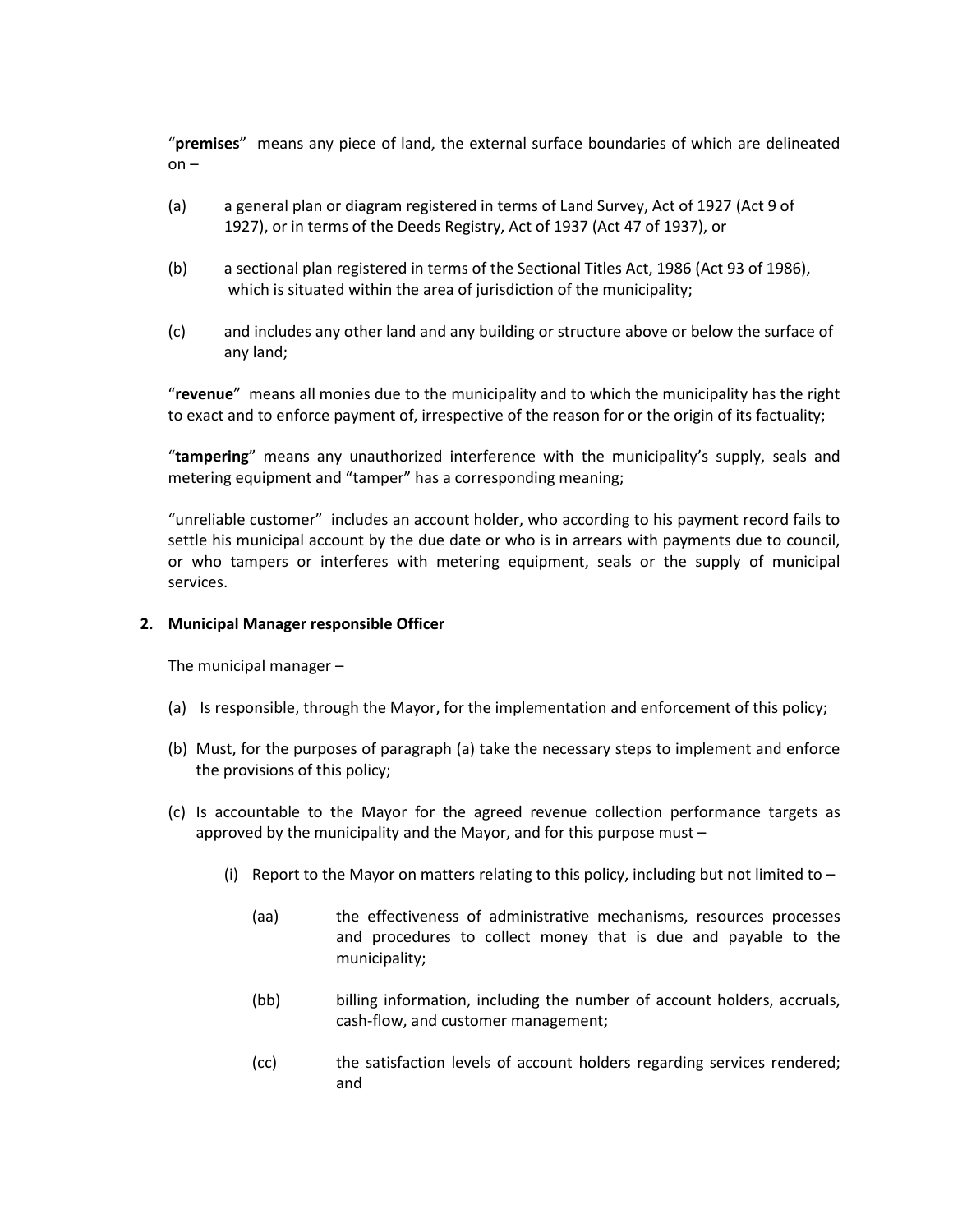- (dd) the effectiveness of the municipality's indigence relief measures; and
- (ii) Encourage and bear upon account holders, where needed, to settle outstanding accounts within the ambit of this policy; and
- (iii) With the consent of an account holder, enter into an agreement with the account holder's employer to deduct from the salary or wages of the account holder –
	- (aa) any outstanding amounts as may be agreed; or
	- (bb) such regular monthly amounts as may be agreed, and may provide special incentives for employees to consent to such agreements.

## **3. Exception of account holder**

The municipality may, in writing exempt an account holder, category of account holders, or other persons from complying with a provision of this policy, subject to any conditions it may impose, if the application or operation of that provision would be unreasonable. The municipality or its authorized agent may, however, not grant exemption from any section of this policy that may result in –

- (a) the wastage or excessive consumption of water or electricity;
- (b) the evasion or avoidance of water or electricity restrictions;
- (c) significant negative effects on public health, safety or the environment;
- (d) the non-payment for services;
- (e) the installation of pipes and fittings which are not acceptable in terms of the municipality's prescribed standards; or
- (f) any Act, or any regulation made under it, not being complied with.

#### **4. Application for supply of municipal services and service agreements**

- (a) No services shall be supplied to a property unless and until application for such services has been made by the owner thereof; and –
	- (iv) a services agreement in the format prescribed by the municipality has been entered into between such owner and the municipality;
	- (v) a services deposit provided for in paragraph 5 has been paid by such owner.
- (b) An application for the supply of services to any premises must be made at the municipal offices at least four working days (or such lesser period as may be accepted by the municipality) prior to the service being required.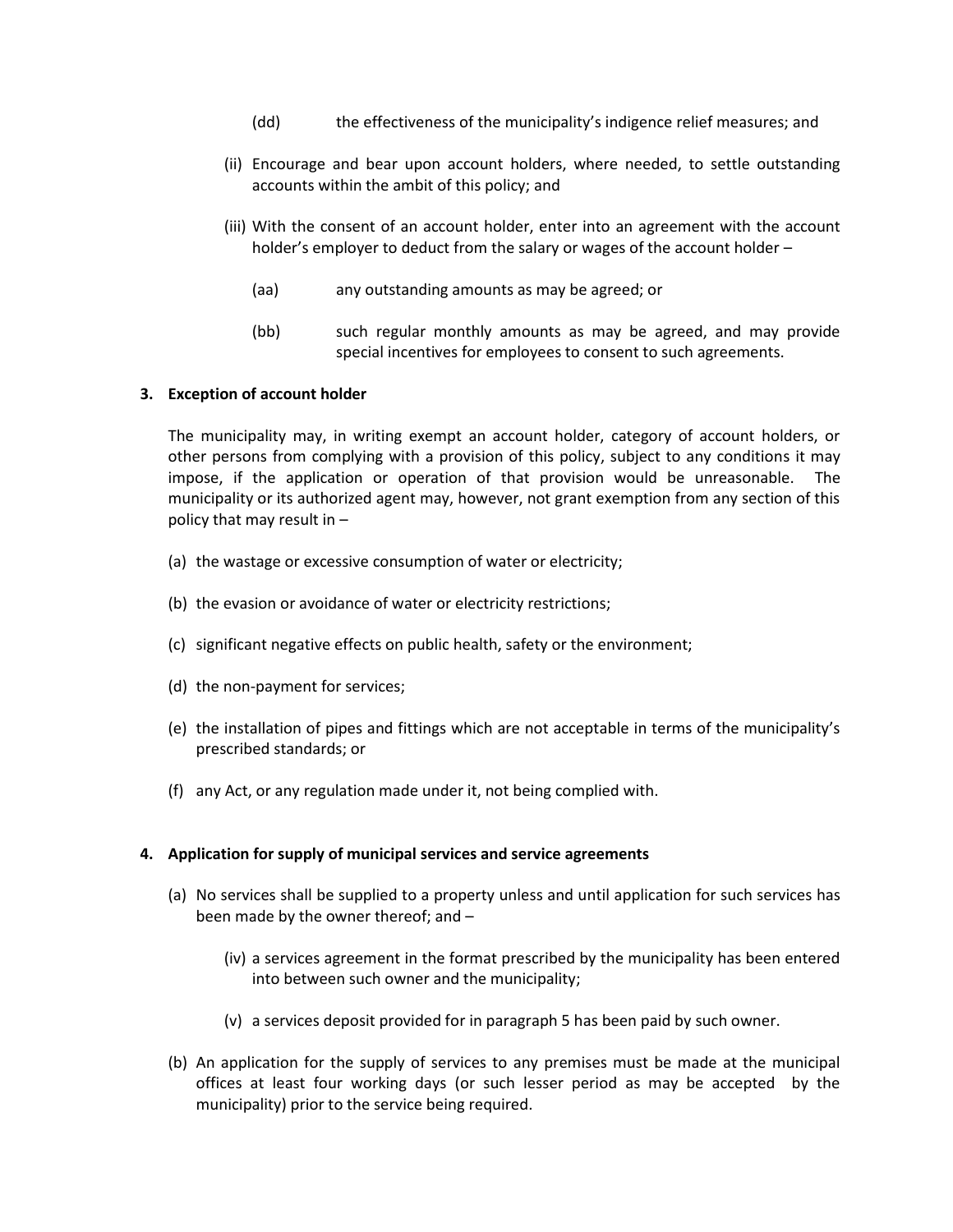- (c) An application in terms of sub-paragraph (b) must comply with the conditions determined by the Municipal Manager;
- (d) After the commencement of this policy, only the owner of a property or his duty authorized agent acting on his behalf may apply for municipal services to be supplied to a property;
- (e) An occupier may be permitted to make application for the supply of services to a leased property provided that, in such event, the application for services shall also be signed by the owner or his duly authorized agent;
- (f) By signing the application aforesaid, such owner shall acknowledge he will be bound by the provisions of this policy and be primarily liable for all amounts due and owing to the municipality in terms thereof.

## **5. Deposits**

- (a) On approval of an application for services and before such services are made available to the property to which the application relates, the municipality may require the applicant –
	- (i) to deposit with it a sum of money which amount shall serve as security for any amounts due and owing to the municipality in respect of such services; or
	- (ii) In lieu of such deposit, to provide any other acceptable form of security; and
	- (iii) To agree to any special conditions relating to the payment of the municipal account in respect of rates owing on the property and any other amounts due to the municipality in respect of services provided to such property and the utilization of monies deposited with the municipality as security for such amounts
- (b) The Municipal Manager may review the sum of money deposited or the amount for which additional security is required;
- (c) The Municipal Manager may, from time to time, in respect of preferred customers, approve a relaxation of the conditions pertaining to deposits as set out in subparagraph (a);
- (d) On termination of the supply of services rendered to the property, the amount of such deposit, less any payments due to the municipality, will be refunded to the account holder.

#### **6. Billing and payment**

- (a) The account holder must pay for metered services, rates, other municipal account and the onus is his to verify the accuracy of such account.
- (b) An account holder must pay fees, levies, fines, interest, taxes or any other liability or obligation from the date of origin of such municipal changes until the written termination of such services.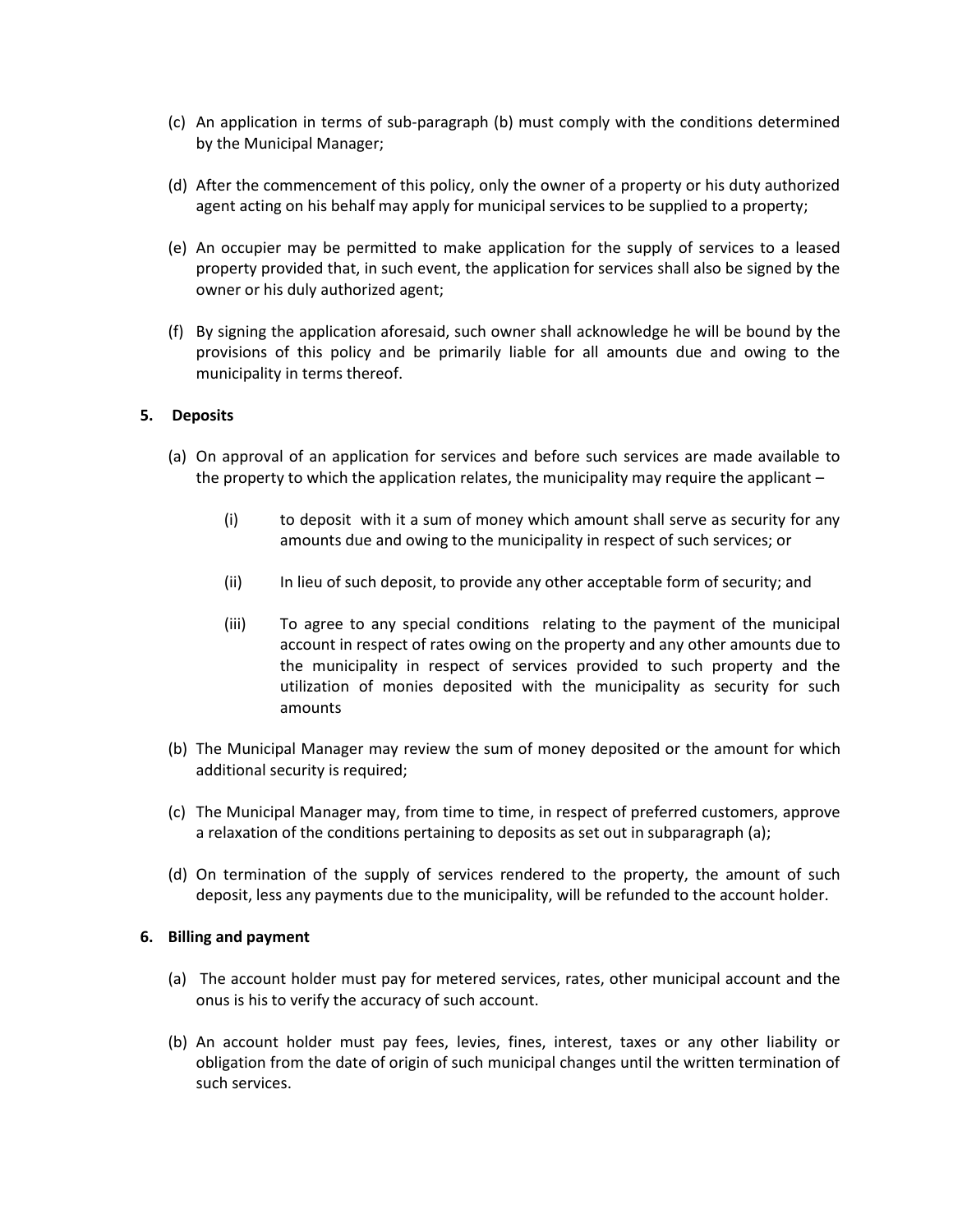- (c) An account holder
	- (i) must, where possible, be rendered one account on which the due date for settlement of the total amount owing is reflected, subject to the provisions of paragraph (12); and
	- (ii) must be billed monthly in cycles of approximately 30 days;
- (d) Payment of an account must be received by the municipality on or before the close of business on the due date for payment thereof.
- (e) Payment made via electronic media or from any service provider appointed by the municipality to receive payments on its behalf, should be made at least four working days before the due date reflected on an account to enable such payment to be processed and interest accrued on the amount due in the event of the municipality receiving payment after the due date.
- (f) where an account holder effects payment of an account via a service provider four working days or more before the due date for payment and such service provider fails to furnish the municipality with the relevant payment details, such service provider may be held liable for all charges incurred by the municipality in recovering an arrear amount erroneously reflected on the account of the account holder, as well as for interest charges raised on such arrear amount and the municipality shall be entitled to deduct any amounts owing to it by such a service provider from any commission due to him.

## **7. Estimation of metered services**

The municipality may estimate the quantity of metered services supplied in respect of a period of periods within the interval between actual successive readings of meters which intervals may not exceed 4 months and may render an account to an account holder for the quantity of metered services so estimated. Any amount paid by an account holder as a result of an assessment in terms of this paragraph will be brought into account when the actual reading is undertaken and any amount overpaid by the account holder shall be deducted from the amount due by him as a result of a successive assessment.

## **8. Dispute as to accuracy of an account**

- (a) If an account holder is dissatisfied with an account rendered for metered services supplied by the municipality, such account holder may, prior to the due date stipulated thereon, object to the account in writing on a form to be made available for this purpose. He shall fully state on such form the reasons for his dissatisfaction with such account.
- (b) Should any dispute arise as to the amount owing by an account holder the account holder must, notwithstanding such dispute, by the due date proceed to make regular payments based on the calculation of the average municipal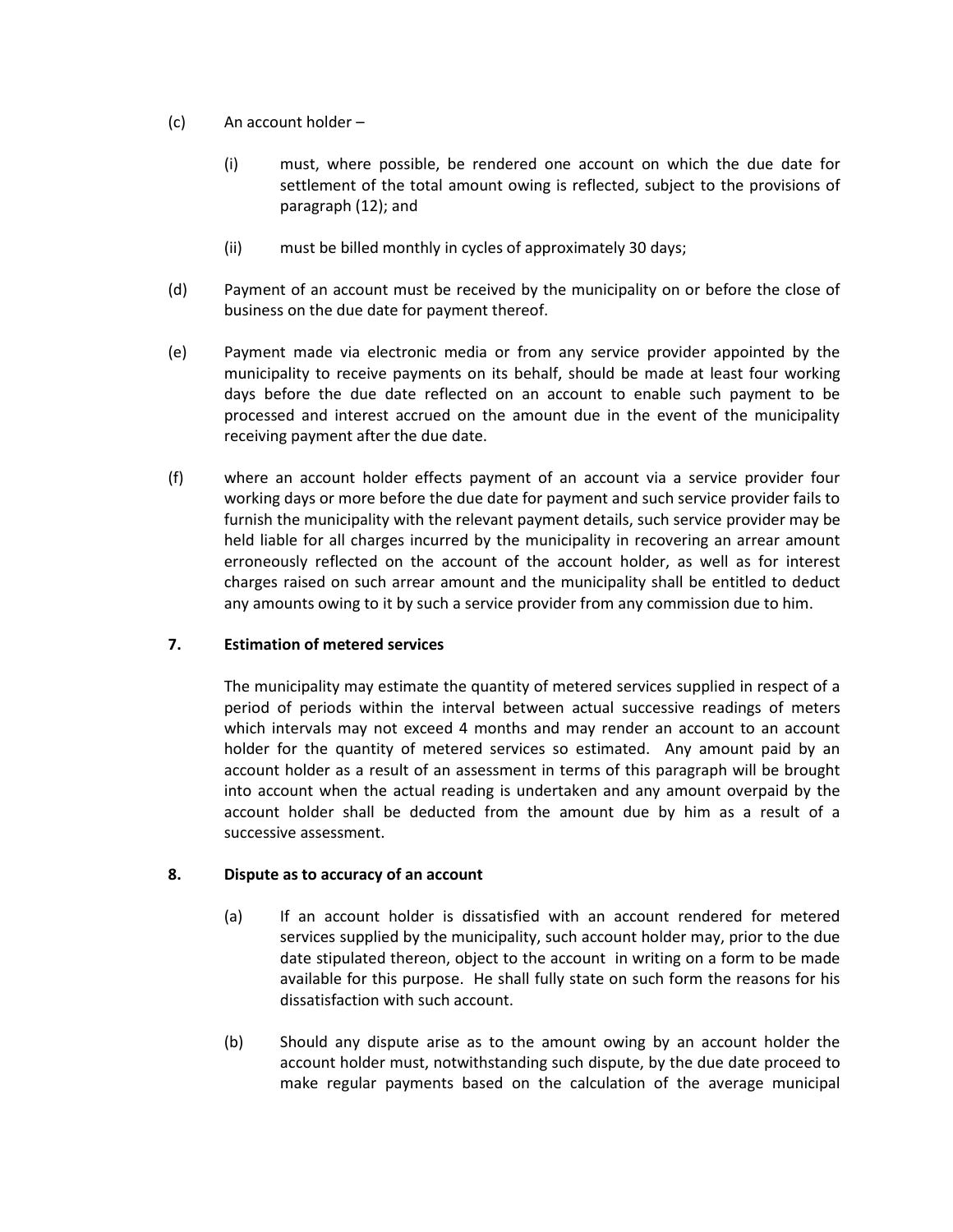account for the preceding three months plus any interest accrued on the amount so calculated prior to the declaration of the dispute.

(c) an error or omission in any account or the failure to render an account to an account holder does not relieve him of his obligation to pay all amounts due to the municipality by the due date.

# **9. Misuse of water or electricity**

- (a) If an account holder used water or electricity for a use other than that for which it was supplied by the municipality and was, in consequence, not charged for water or electricity so used, or was charged for such water or electricity at a rate lower than that at which he should have been charged, he will be liable for the amount due to the municipality in accordance with the prescribed charge in respect of –
	- (i) the quantity of water or electricity which he used and for which he was not charged; or
	- (ii) the difference between the cost of the water or electricity used by him at the rate at which he was charged and the cost of the water or electricity at the rate at which he should have been charged.
- **10.** An account holder is not entitled to reduction of the amount payable for metered services which are lost due to a fault in the meter, until such time as the provisions of paragraph 23© have been complied with.

## **11. Accounts management**

The municipality may, except in the case of a disputed amount due to it  $-$ 

- (a) consolidate any separate accounts of an account holder liable for payment to the municipality; and
- (b) credit any payment by an account holder against any debt of that account holder.

## **12. Annual payment of rates**

The owner of property may enter into an agreement with the municipality in terms of which payment for rates is made annually, in which case, payment must be made on or before the date determined by the municipality.

## **13. Termination of services agreement**

(a) Termination of services agreement must be in writing to the other party of the intention to do so.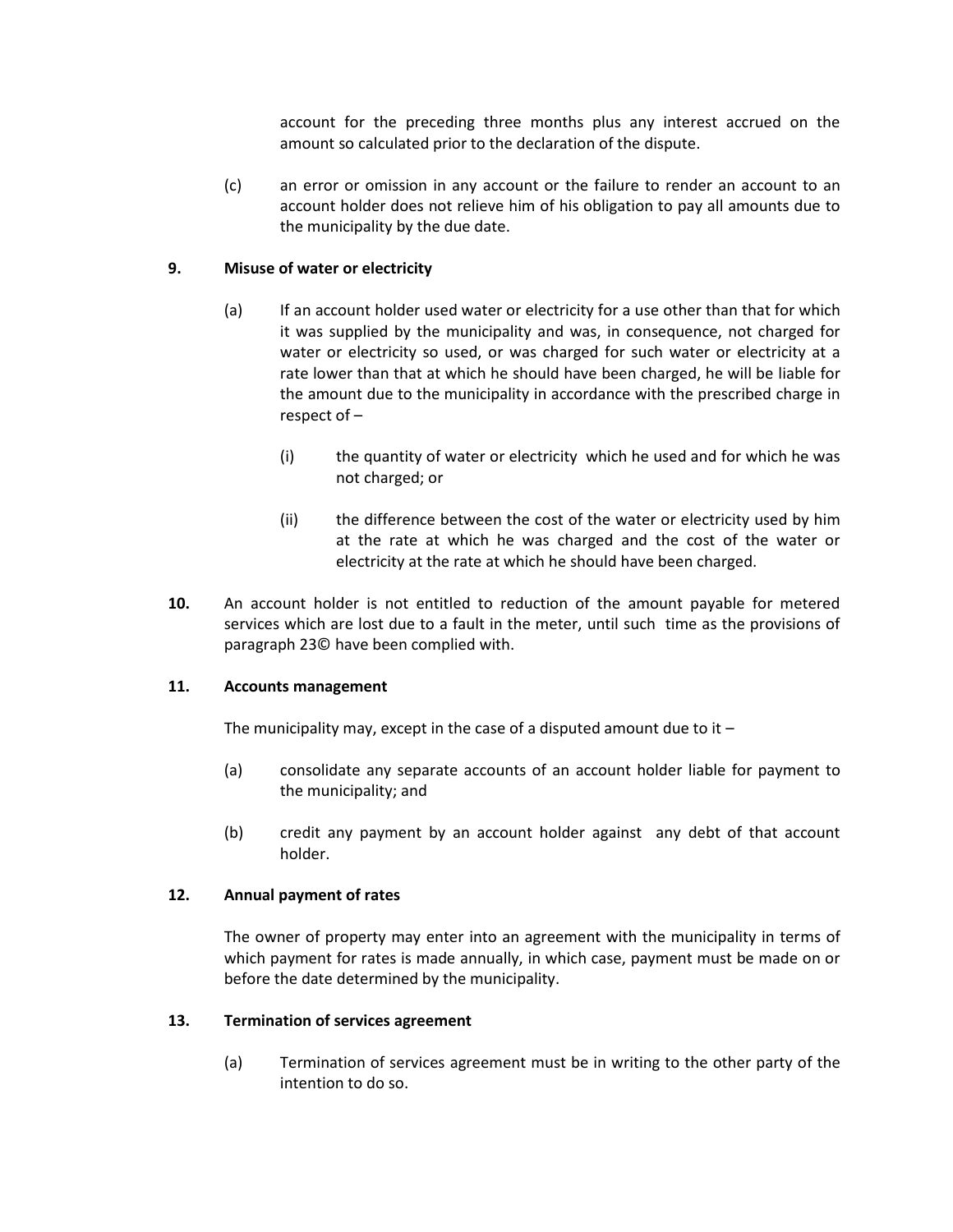- (b) Where a property is sold, the owner thereof may terminate a service agreement by giving the municipality, not less than four working days notice in writing.
- (c) The owner of a property giving notice to the municipality in terms of subparagraph (b) shall also, in the notice of termination, supply to the municipality the full names and contact details of the person to whom he has sold the property.
- (d) an owner who fails to comply with the provisions of subparagraphs (b) and (c) shall remain primarily liable for all charges raised in respect of the property until such time as he complies with these subparagraphs.
- (e) the municipality may, by notice in writing of not less than 14 working days, advise an account holder of the termination of the agreement for a supply of municipal services if.
	- (i) such accountholder has committed a breach of this policy and the services agreement concluded by him with the municipality and has failed to rectify such breach after due notice to rectify; or
	- (ii) the municipality cannot continue to supply such account holder with municipal services, due to the fact that another municipality has assumed responsibility for the provision of such services either in terms of a contract entered into between the municipality and such other municipality or due to the operation of law.
	- (iii) such action is necessary due to unforeseen circumstances or circumstances lawfully requiring such action.

## **14. Arrangements for payment**

- (a) should an account holder, before any of the steps have been taken in terms of paragraph 18 not be able to pay a municipal account in full, he may approach the municipality with the aim of making short term arrangements to settle the account.
- (b) should an account holder, after any of the steps have been taken in terms of paragraph 18 experience difficulty in paying a municipal account, he may approach the municipality with the aim of making arrangements to settle the account, and, in such event, the account holder must enter into a written agreement with the municipality wherein he undertakes to pay to the municipality the outstanding and due amount plus any interest accrued on such amount under the conditions and on a basis determined by the Municipal Manager.
- (c) The written agreement referred to in sub-paragraph (b) must be signed on behalf of the municipality by a duly authorized officer.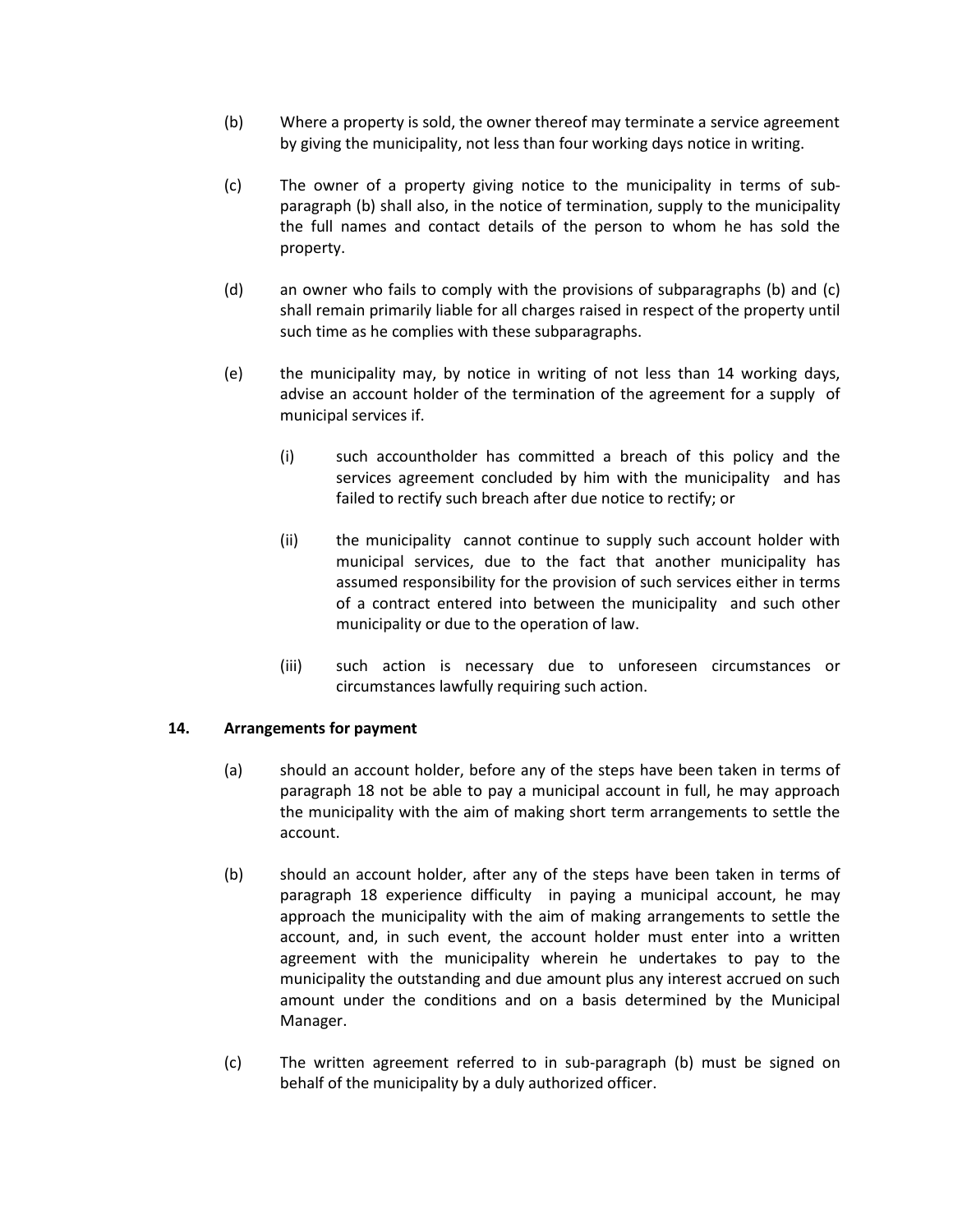- (d) In the instance where arrangements for the payment of arrear amounts have been made by the account holder, the municipality may –
	- (i) review the deposit
	- (ii) require an account holder to pay arrear and current amounts by means of a stop or debit order;
	- (iii) require of an account holder to convert to a pre-paid metering system; or
	- (iv) require any other form of security, including personal surety ship by the directors or members of a company, closed corporation, trust or body corporate.

## **15. Interest on overdue municipal accounts**

- (a) The municipality may charge and recover interest at a rate determined by it in respect of any arrear amounts due and payable to it by an account holder.
- (b) Irrespective of the reason for non-payment or where an arrangement has been made in terms of paragraphs 14(a) and (b) interest accrues on amounts stated in any unpaid account.
- (c) Interest is calculated monthly according to the interest rate approved by the municipality, and a portion of a month is regarded as a month;
- (d) Interest to be calculated at 5% per annum on all arrear accounts
- (e) Interest to be charged after 60 days when the account is not paid.

## **16. Debt collection mechanisms**

- (a) Where appropriate, the Municipality must, at all times, attempt to advise an account holder of an impending disconnection or restriction of the supply of services and the following procedures may be applied should an account holder fail to settle a municipal account by the due date:
	- (i) a final demand must be delivered or posted to the account holder and he must be informed of the status of the account and the consequences of him not paying or concluding an arrangement with the municipality with regard to the settlement of the arrear amount;
	- (ii) the account holder must be informed verbally, in writing, telephonically or by electronic means of the overdue amount and the impending disconnection or restriction of services provided to him;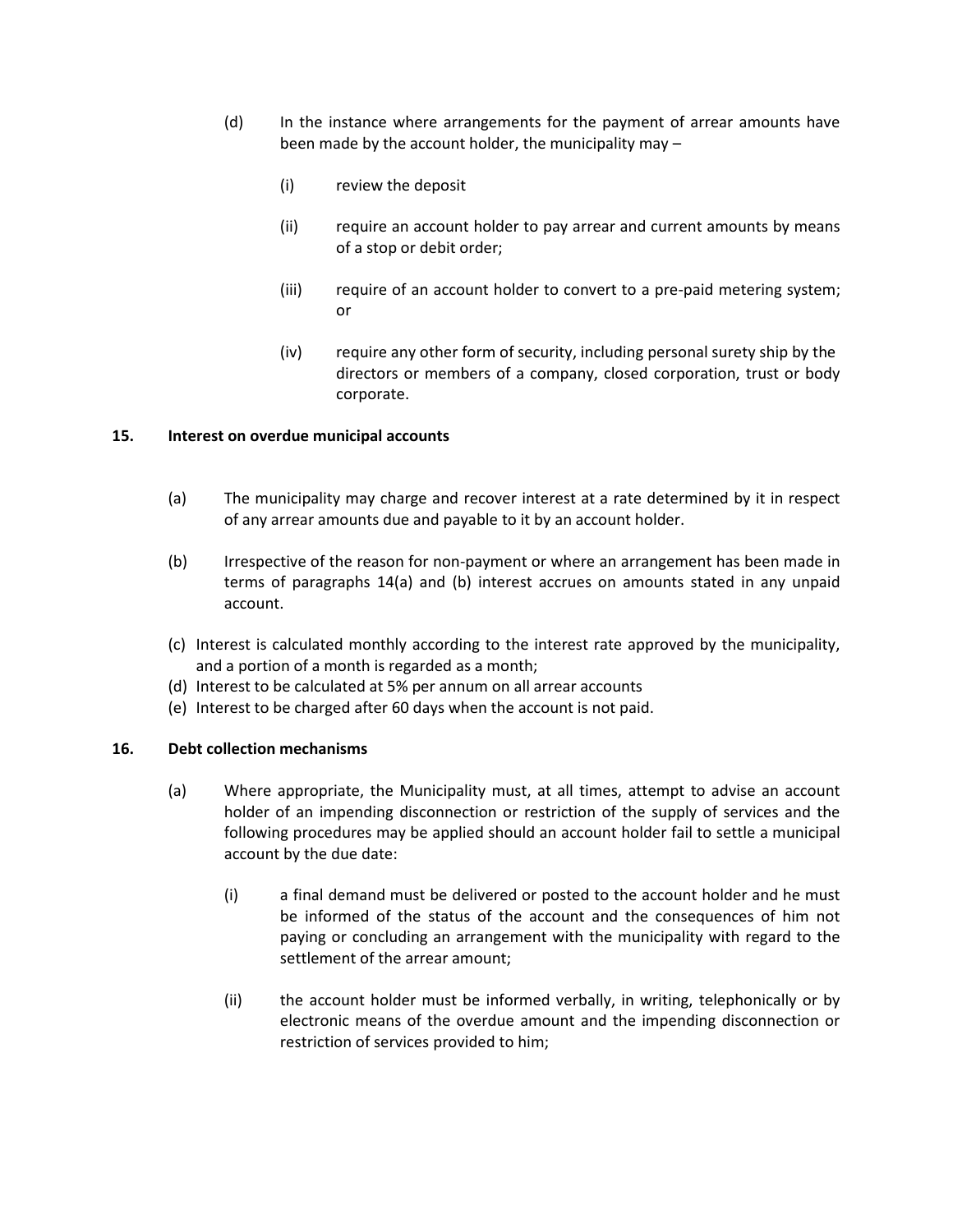(iii) the disconnection or restriction of the supply of municipal services to the premises after the serving of a disconnection or restriction notice on the account holder.

# **17. Tampering with a metered supply**

- (a) In the event of an account holder not paying an account in respect of a metered service which has been disconnected or restricted, the premises must be visited at regular intervals to ensure that such metered supply remains disconnected or restricted, and if it is found that the supply which had been disconnected or restricted previously has been restored –
	- (i) the municipality has the right to take whatever action is required in terms of paragraph 31, and the account holder shall be responsible for the relevant fees or charges or damages caused;
	- (ii) the municipality may refuse to supply services for a period determined by it, and
	- (iii) in the case of the use of a pre-paid meter, the municipality may cease further vending of pre-paid services
- (b) Where a duly authorized officer has visited premises for the purpose of disconnecting or restricting a metered supply and was obstructed or prevented from effecting such disconnection or restriction, an amount equal to the prescribed fee for a reconnection is payable for each visit necessary for the purpose of effecting such disconnection or restriction provided that such disconnection or restriction shall only be attempted on two occasions.

## **18. Credit Control Mechanisms**

- (a) In order to secure full payment of any amounts owing to it by an account holder, the municipality may –
	- (i) require such account holder to convert o another metering system;
	- (ii) allocate a portion of any pre-paid meter payment made by the account holder to other debts owned by such account holder to the municipality;
	- (iii) publish a list of account holders who remain in default;
	- (iv) withhold payment of a grant-in-aid to an account holder indebted to the municipality and, subject to the provisions of paragraph 34, exclude such account holder from the tender process;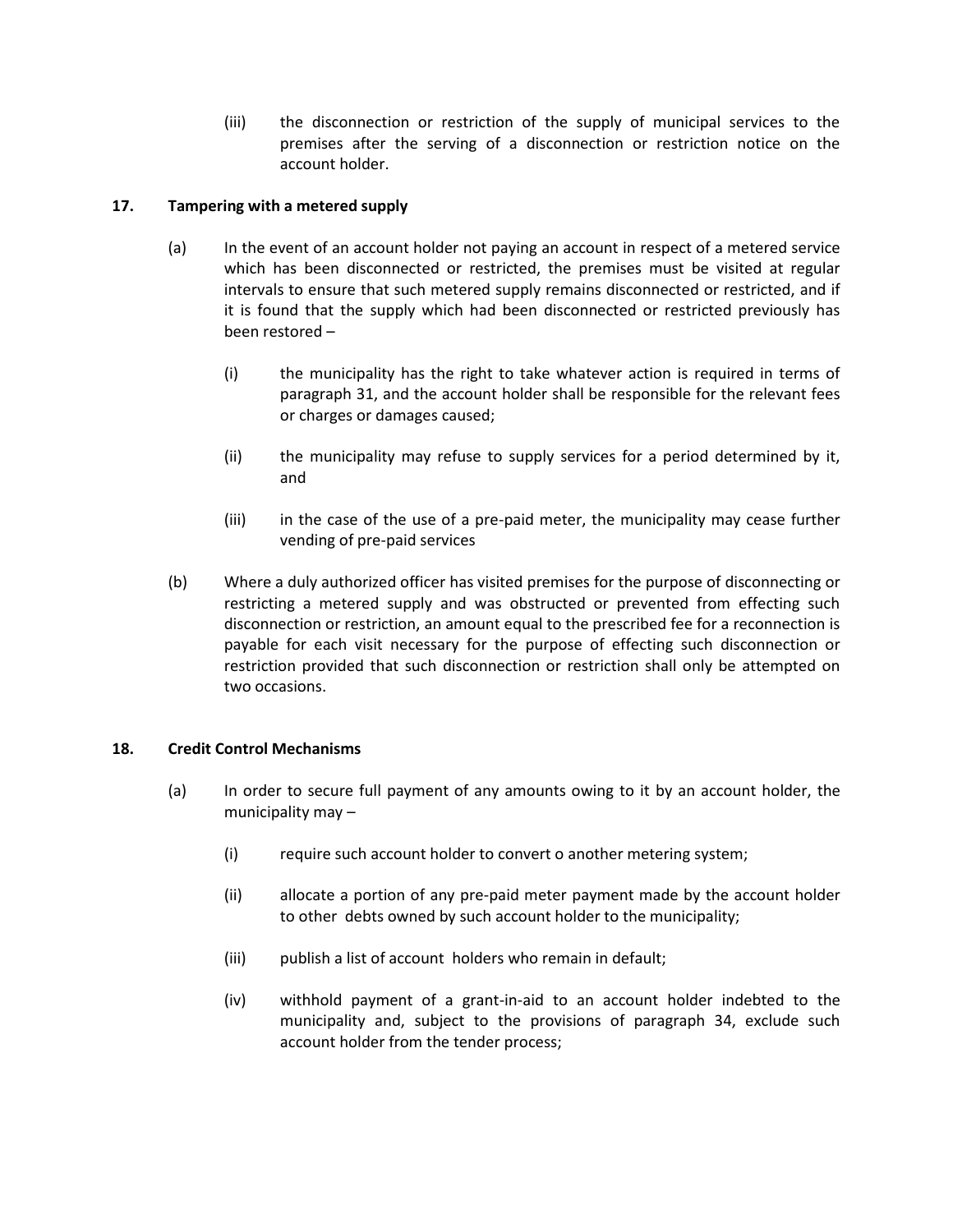- (v) withhold payments due to an account holder in respect of contracts awarded to such account holder by the municipality until arrear amounts owed to the municipality have been paid;
- (vi) review and alter the conditions of the service agreement entered into with an account holder;
- (vii) institute legal proceedings against an account holder for the recovery of debt owed by him to the municipality;
- (viii) classify an account holder as an unreliable customer;
- (xix) use the services of external debt collection specialist or agencies to recover debts owed to the municipality by account holder;
- (xx) insist that an account holder owing debts to the municipality converts to a prepaid meter at the cost of such account holder; or
- (xi) employ any other method authorized by the municipality from time to time to recover arrear amounts owing to it by account holders.
- (b) The cost of collection of any outstanding debts, where applicable, is for the account holder's account.
- (c) The right to deny, restrict, disconnect or terminate services due to the non-payment for any rates, metered services, other municipal charges, levies, fees, fines, interest, taxes or any other amount or amounts payable and arising from any other liability or obligation prevails notwithstanding the fact that –
	- (i) payment was intended for any specific service; or
	- (ii) the person who entered into a service agreement for the supply of services with the municipality and the owner are different entities or persons, as the case may be.

#### **19. Recovery of arrear rates from tenants and occupiers**

- (a) If an amount due for rates levied in respect of a property is unpaid by the owner of the property after the due date, the municipality may, subject to subparagraphs (b) and (c) recover such arrear amount in whole or in part from a tenant on the tenant or occupier concerned.
- (b) The municipality may recover an amount only after the municipality has served a written notice of such recovery on the tenant or occupier4 concerned.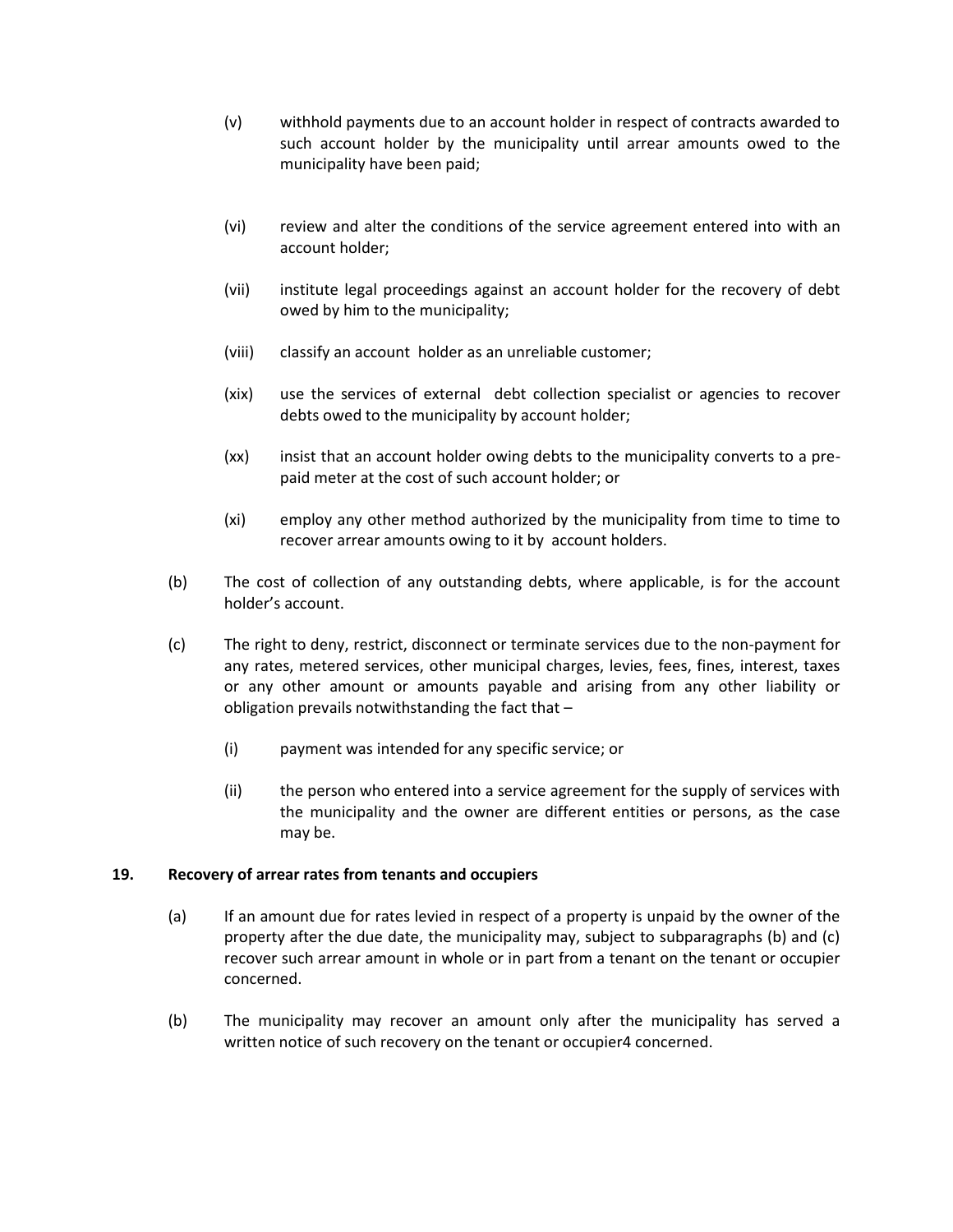- (c) The amount a municipality may recover from the tenant or occupier of a property in terms of sub-paragraph (a) is limited to the amount of the rent or other money due and payable, but not yet paid, by the said tenant or occupier to the owner of such property.
- (d) Nothing in this policy shall prevent the tenant or occupier of the property concerned from setting off the amount paid by him in terms of this paragraph from the owner of the relevant property.
- (e) The tenant or occupier of a property must, on request furnish the municipality with a written statement specifying all payments to be made by him to the owner of the property concerned in respect of rent or other money payable on such property during a period determined by the municipality.

## **20. Recovery of arrear rates from agents**

- (a) the municipality may, despite the Estate Agents Affairs Act, 1976 (Act no. 112 of 1976), recover the amount due for rates on a property in whole or in part from the agent of the owner, if this is more convenient for the municipality.
- (b) The municipality has to recover the amounts due for rates from the agent of the owner concerned only after it has served a written notice of its intention to do so on the relevant agent.
- (c) The amount the municipality may recover from the said agent shall be limited to the amount of an rent or other money received by such agent on behalf of the owner, less any commission due to him by the owner.
- (d) An agent must, on request by the municipality, furnish it with a written statement specifying all payments for rent on the property and any other money received by him on behalf of the owner during a period determined by the municipality.

## **21 Metering equipment and metering of services**

The municipality may introduce various metering equipment and may encourage an account holder to convert to a system which will benefit the municipality.

### **22. Metering equipment and measuring of consumption**

- (a) The municipality must, at the consumer's cost in the form of a direct charge or prescribed fee, provide, install and maintain appropriately rated metering equipment at the point of metering for measuring metered services.
- (b) The municipality reserves the right to meter the supply to a block of shops, flats, tenementhouses and similar buildings for the building as a whole, or for an individual unit, or for a group of units.
- (c) Where any building referred to in sub-paragraph (b) is metered by the municipality as a whole –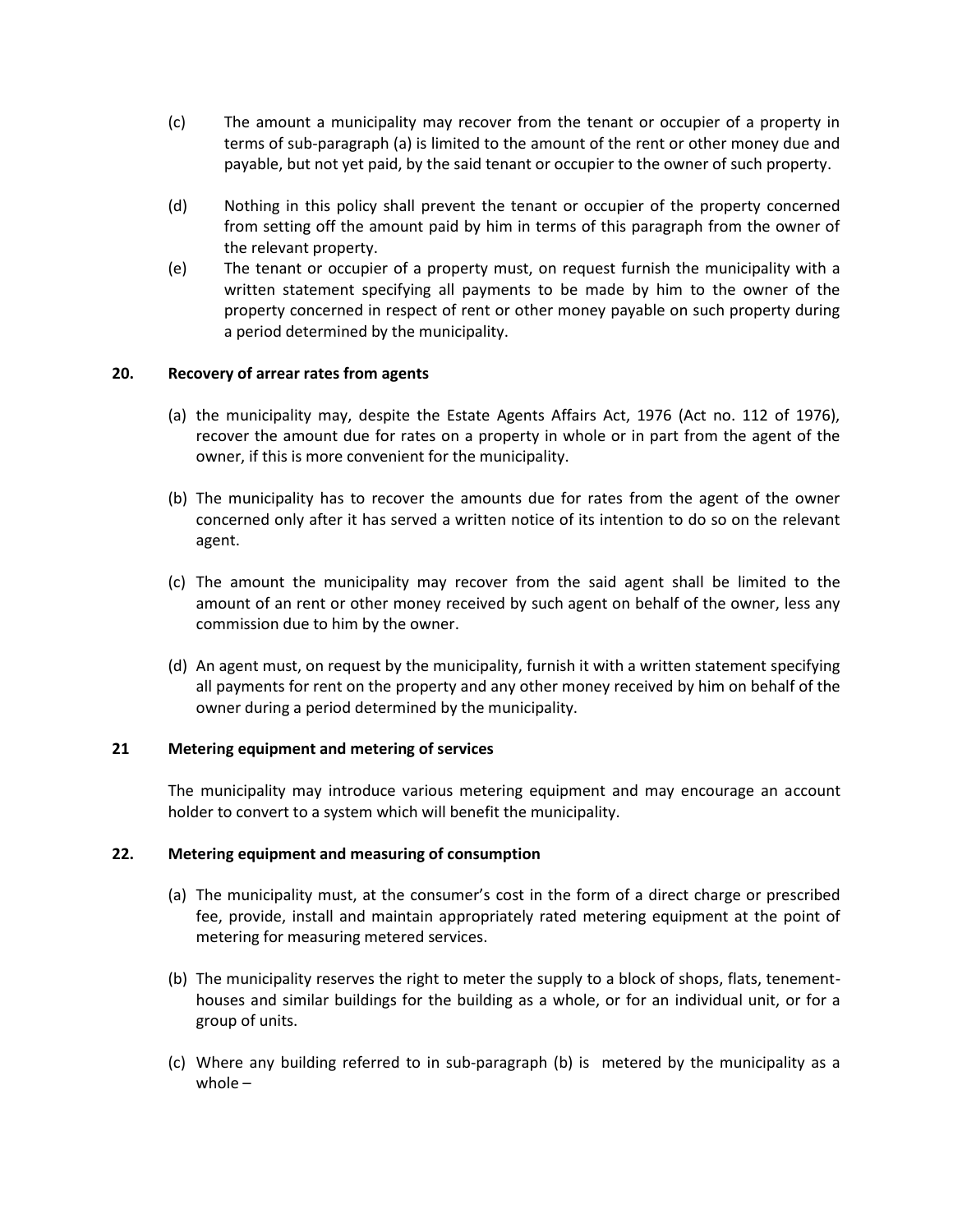- i. The owner may, at own cost, provide and install appropriate sub-metering equipment for each shop, flat and tenement, or
- ii. The municipality may require the installation at the account.
- (d) Where the electricity used by the consumers is charged at the different tariffs, the consumption must be metered separately for each tariff.
- (e) Where sub-metering equipment is installed, accommodation separate from the municipality's metering equipment must be provided where appropriate.
- (f) Except in the case of pre-payment meters, the quantity of metered services used by a consumer during any metering period is ascertained by reading the appropriate meter or meters supplied and installed by the municipality at the beginning and end of such metering period, except where the metering equipment is found to be defective.
- (g) For the purpose of calculating the amount due and payable for the quantity of metered services consumed, the same quantity of metered services is deemed to be consumed during every period of 24 hours between readings.

# **23. Meter accuracy**

The following apply to the accuracy of metering:

- (a) A meter is conclusively presumed to be registering accurately if its error, when tested in the manner prescribed in the applicable standard specifications, is found to be within the limits of error as provided for in standard specifications;
- (b) The municipality has the right t test its metering equipment, and if it is established by test or otherwise that such metering equipment is defective, the municipality must –
	- i. In case of a credit meter, adjust the account rendered to the consumer in respect of the affected service; or
	- ii. In the case of prepayment meters.
		- (aa) render an account to the consumer where the meter has been under registering; or
		- (bb) issue a free token to the consumer where the meter has been over-registering, and
- (c) The consumer is entitled to have the metering equipment tested by the municipality on payment of the prescribed fee, and if such equipment is found not to comply with the system accuracy requirements as provided for in the applicable standard specifications, an adjustment in accordance with the provisions in paragraph (b) and paragraph 22(h) must be made and the aforesaid fee must be refunded to such consumer.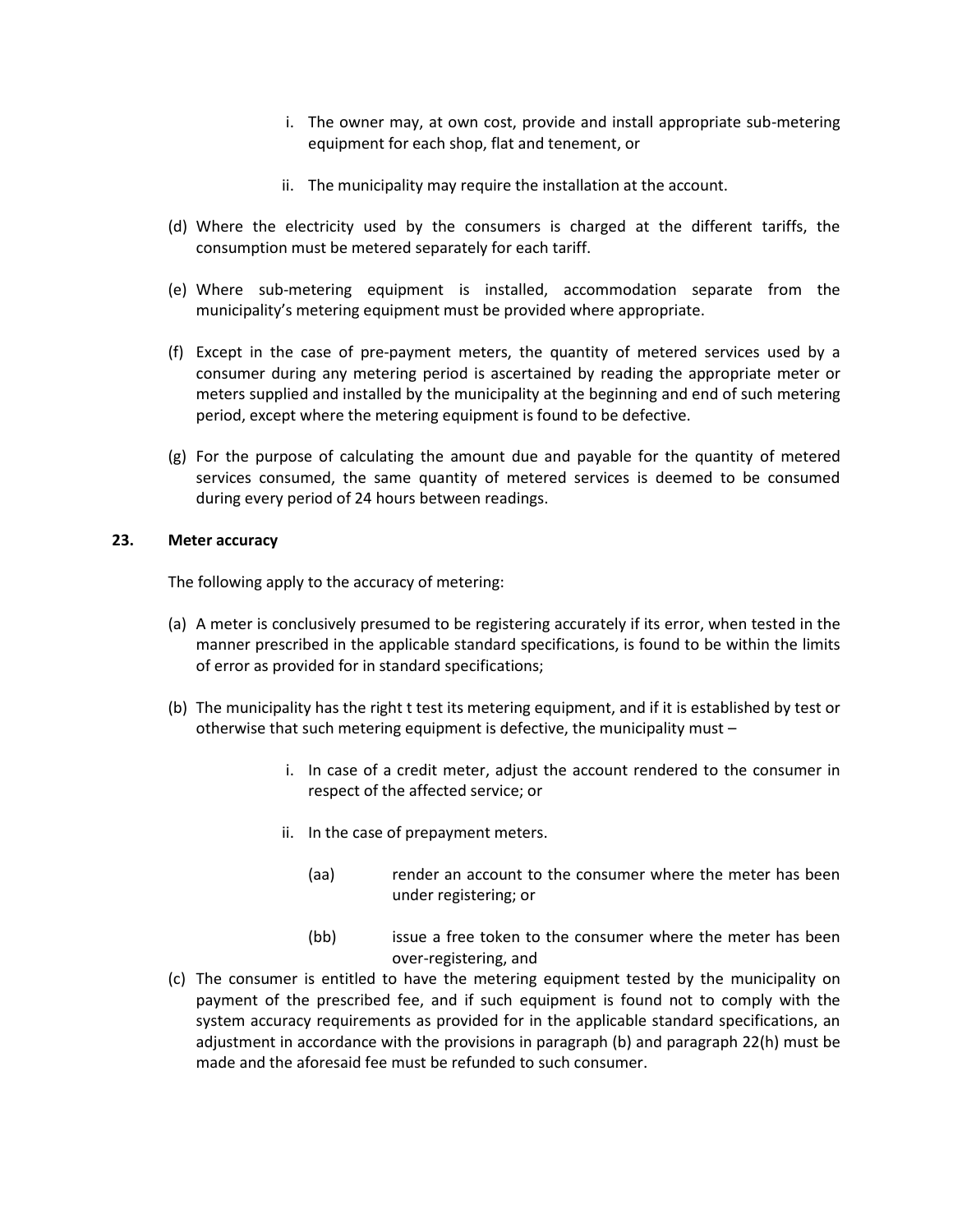- (d) Prior to the municipality making any upward adjustment to an account in terms of subparagraph (b), it must –
	- i. Notify the consumer in writing of the monetary value of the adjustments to be made and the reasons there for;
	- ii. In such notification, provide sufficient particulars to enable the consumer to submit representations thereon; and
	- iii. Call upon the consumer in such notice to present it with reasons in writing, if any, within 21 days of such longer period as the municipality may permit, why the account should not be adjusted as notified; and
	- iv. In the event of the consumer failing to submit any representation during such period, the municipality will be entitled to adjust the account as notified to the consumer in terms of subparagraph (i)
- (e) The municipality must consider any representation provided by the consumer in terms of subparagraph (d) and may adjust the account appropriately.
- (f) If the municipal manager decides that such representation does not establish a case warranting an amendment to the monetary value established in terms of subparagraph (k), the municipality will be entitled to adjust the account as notified in terms of subparagraph (d) (i)
- (g) In terms of Section 62 of the Local Government, Municipal Systems Act, 2000 (Act 32 of 2000), the consumer has the right to lodge an appeal against the decision of the official taken in terms of this paragraph.
- (h) No consumer may make alterations, repairs, additions or connections of any description on the supply side of the point of metering unless such action is specifically approved in writing by the Municipal Manager.
- (i) Meters are tested in the manner provided for in the applicable standard specifications applying to the relevant service.
- (j) When an adjustment is made to the consumption registered on a meter in terms of subparagraph (b) or (c), such adjustment is based either on the percentage error of the meter as determined by the test referred to in subparagraph……….., or upon a calculation by the Municipality from consumption data in its possession, and where applicable, due allowance must be made, where possible, for seasonal or other variations which may affect consumption.
- (k) When an adjustment is made as contemplated in subparagraph (j), such adjustment may not exceed a period of six months preceding the data on which the metering equipment was found to be inaccurate. The application of the subparagraph does not, however, bar a consumer from claiming back overpayment for any longer period where such consumer is able to prove his claim through normal legal process.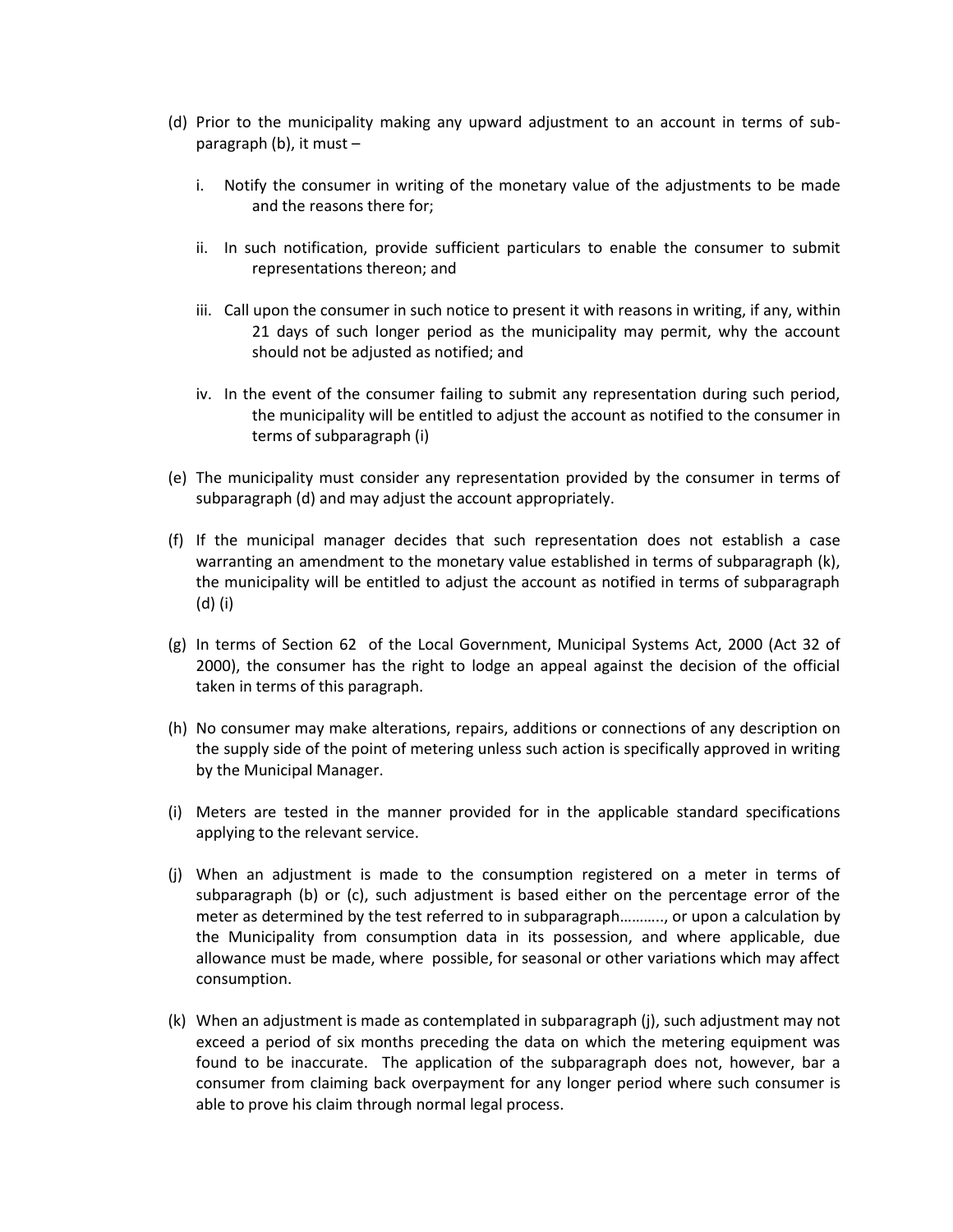#### **24. Dispensing with the use of a meter**

The municipality may dispense with the use of a meter in case of an automatic sprinkler fire installation or in special circumstances that may justify such dispensation.

#### **25. Prohibition or restriction of consumption of metered services**

The municipality may by notice  $-$ 

(a) Prohibit or restrict the consumption of metered services –

- i. For specified or non-specified purposes;
- ii. During specified hours of the day or on specified days or otherwise than during specified hours of the day or on specified days; and
- iii. In a specified or non-specified manner; and
- (b) Determine and impose
	- i. Limits on the quantity of metered services which may be consumed over a specified period;
	- Ii charges additional to those prescribed in respect of the supply of metered services in excess of a limit contemplated in subparagraph (i); and
	- ii. A general surcharge on the prescribed charges in respect of the supply of metered services; and
- (c) Impose restrictions or prohibitions on the use or manner of use disposition of an appliance by means of which metered services is used or consumed or on the connection of such appliance.
- (d) The municipality may limit the application of the provisions of a notice contemplated by subparagraph (a) to specified areas and classes of account holders, premises and activities.
- (e) The municipality may for good reason permit deviations and grant exemptions and relaxations from the provisions of this paragraph.

#### **26. Measure to ensure compliance with prohibition or restriction notice.**

(a) To ensure compliance with a notice published in terms of subparagraph 25 (a), the municipality may take, or by written notice require an account holder at the account holder's expense to take such measures as may be necessary, including the installation of measuring devices and devices for restricting the flow of metered services to his premises.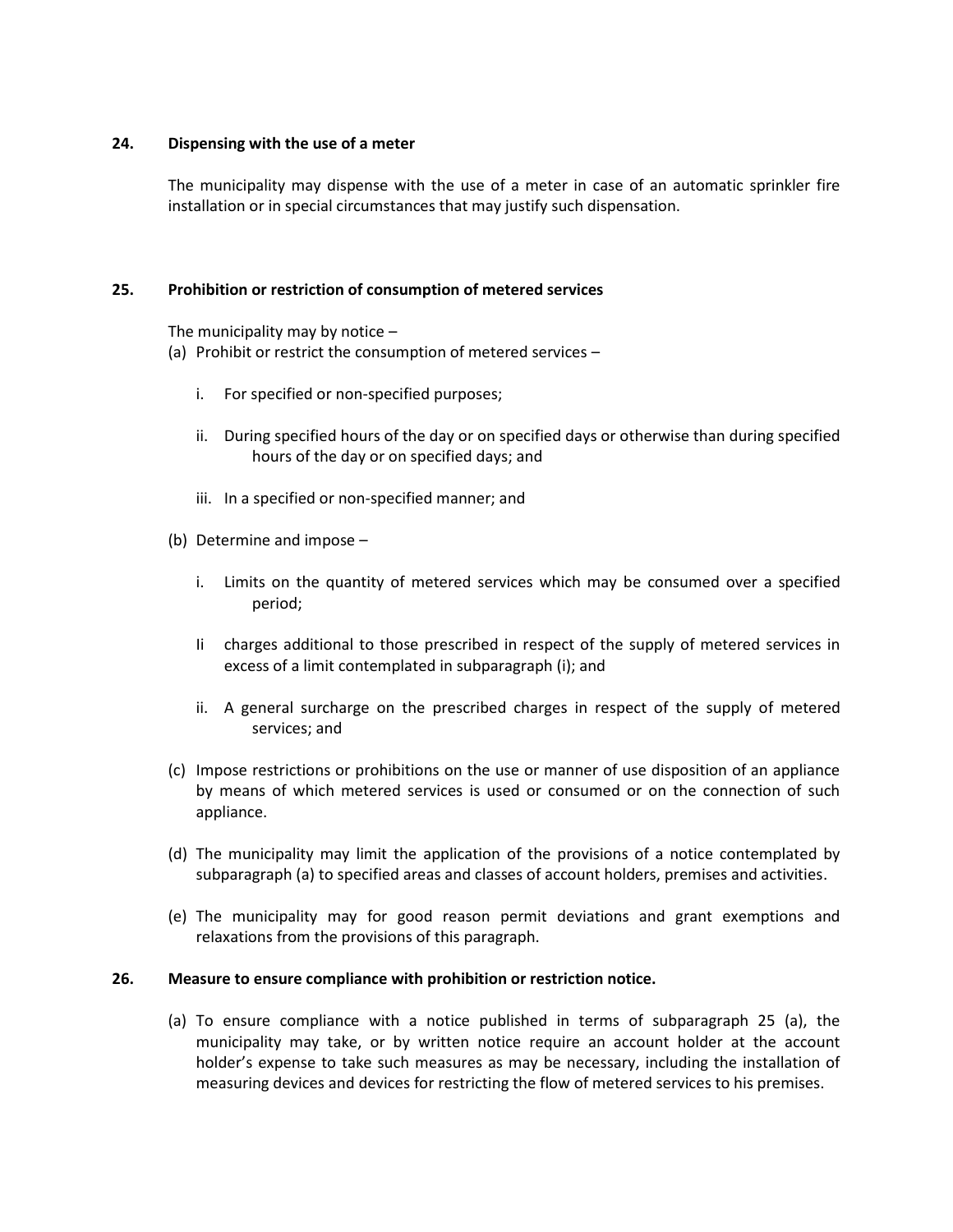- (b) In addition to the person by whose act or omission a contravention of or failure to comply with the terms of a notice issued in terms of subparagraph 25(a) is actually committed, an account holder in respect of the premises to which metered services are supplied is presumed also to have committed the contravention or to have so failed to comply, unless evidence is adducted that such account holder had taken all reasonable steps to prevent such a contravention or failure to comply by any other person. The fact that the account holder issued instructions to the other person shall not by itself b accepted as sufficient proof that the account holder took all such reasonable steps.
- (c) The provisions of this paragraph also apply in respect of metered services supplied directly by the municipality to account holder outside its area of jurisdiction, notwithstanding anything to the contrary in the conditions governing such supply, unless otherwise specified in the notice published in terms of paragraph 25(a).

## **27. Disconnection of metered services without notice**

- (a) If action is necessary as a matter of urgency to prevent waste of metered services, refuse or sewerage, damage to property, danger to life or pollution of water, the municipality may.
	- i. Without prior notice disconnect the supply of metered services to any premises; and
	- ii. Enter upon such premises and do emergencies work, as it may deem necessary, and, in addition by written notice, require the account holder to do, within a period specified in such notice, such further work as the municipality may deem necessary.
- (b) The municipality may recover from the account holder the cost of any work undertaken in terms of sub-paragraph (a) where such work was undertaken because of an unlawful act or omission by the account holder.
- (c) Before any metered or pre-paid metered supplies which have been disconnected or restricted for non-payment is restored, an account holder must pay all fees and charges as determined by the municipality.
- (d) The municipality may, at the written request of an account holder and on the dates requested by the account holder
	- i. Disconnect the supply of metered services to such account holder's premises; and
	- ii. Upon payment of the prescribed charge for restoration, restore the supply of such services.
- (e) After disconnection for non-payment of an account or a contravention of any provision of this policy, the prescribed fees must be paid before a reconnection is made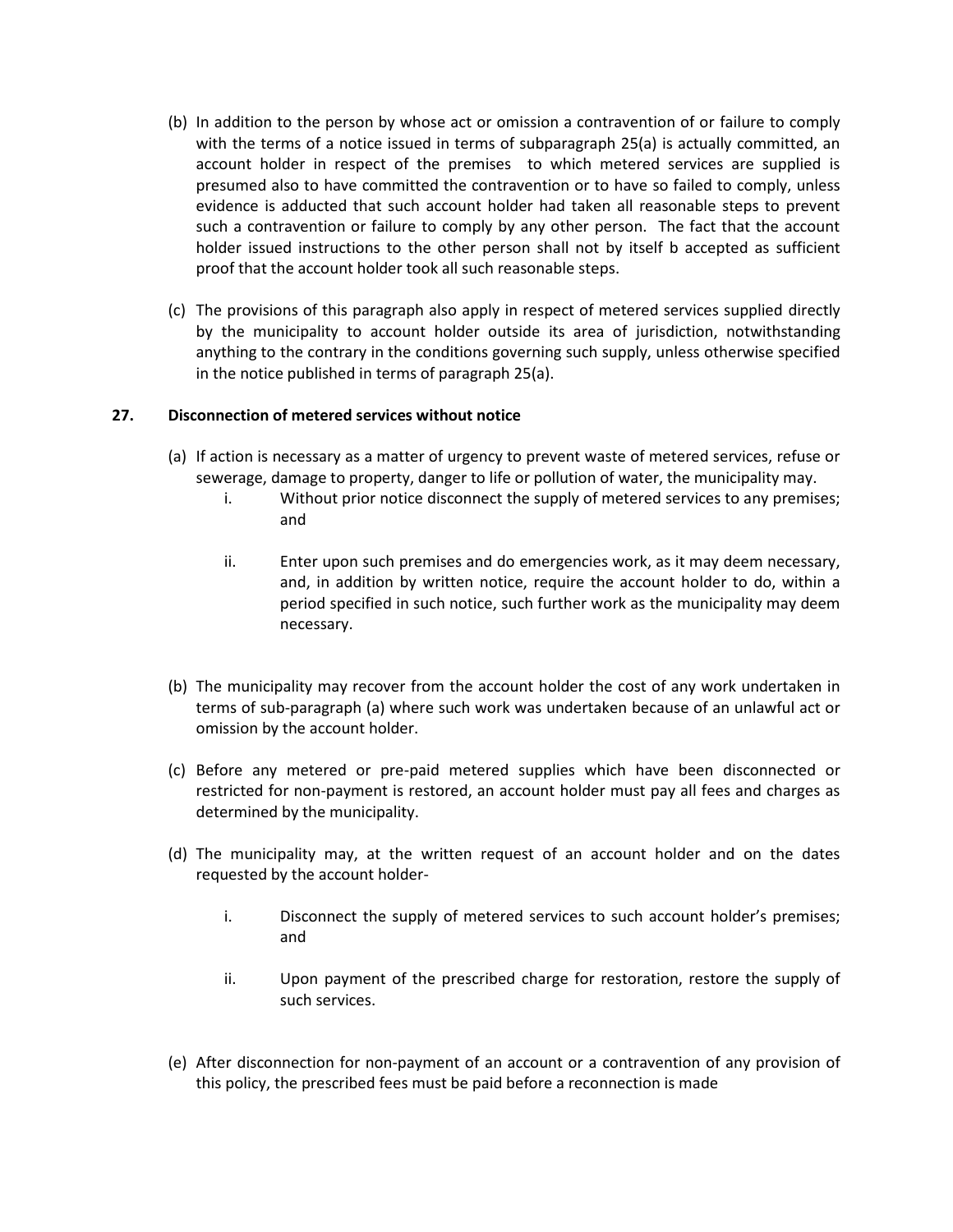#### **28. Reading of Credit Meters**

The following apply to the reading of credit meters:

- (a) Unless otherwise prescribed, credit meters are normally read at intervals of approximately one month and the fixed or minimum charges due in terms of the applicable municipal tariff are assessed accordingly;
- (b) The municipality is not obliged to effect any adjustments to the charges referred to in subparagraph (a);
- (c) If for any reason the credit meter cannot be read, the municipality may render an estimated account, and estimated consumption must be adjusted in a subsequent account in accordance with the consumption actually consumed;
- (d) When an account holder vacates a property and a final reading of the meter is not possible, an estimation of the consumption may be made and the final account rendered accordingly;
- (e) If a special reading of the meter is desired by the consumer, this may be obtained upon payment of the prescribed fee; and
- (f) If any calculating, reading or metering error is discovered in respect of any account rendered to a consumer.
	- i. The error must be corrected in subsequent account;
		- ii. Any such correction applies only in respect of accounts for a period of six months preceding the date on which the error in the accounts was discovered.;
		- iii. The correction is based on the actual tariffs applicable during the period; and
		- iv. The application of this paragraph does not prevent a consumer from claiming back overpayment for any longer period where such consumer is able to prove his claim through normal legal processes.

## **29. Prepayment Meters**

The following applies to pre payment metering:

- (a) No refund of the amount tendered for the purchase of electricity or water credit is given at the point of sale after initiation of the process by with the pre-payment meter token is produced; provided that this paragraph will only apply to standard Transfer Specifications equipment (STS Tokens)
- (b) Copies of previously issued tokens for the transfer of credit to the pre-payment meter may be issued at the request of the consumer;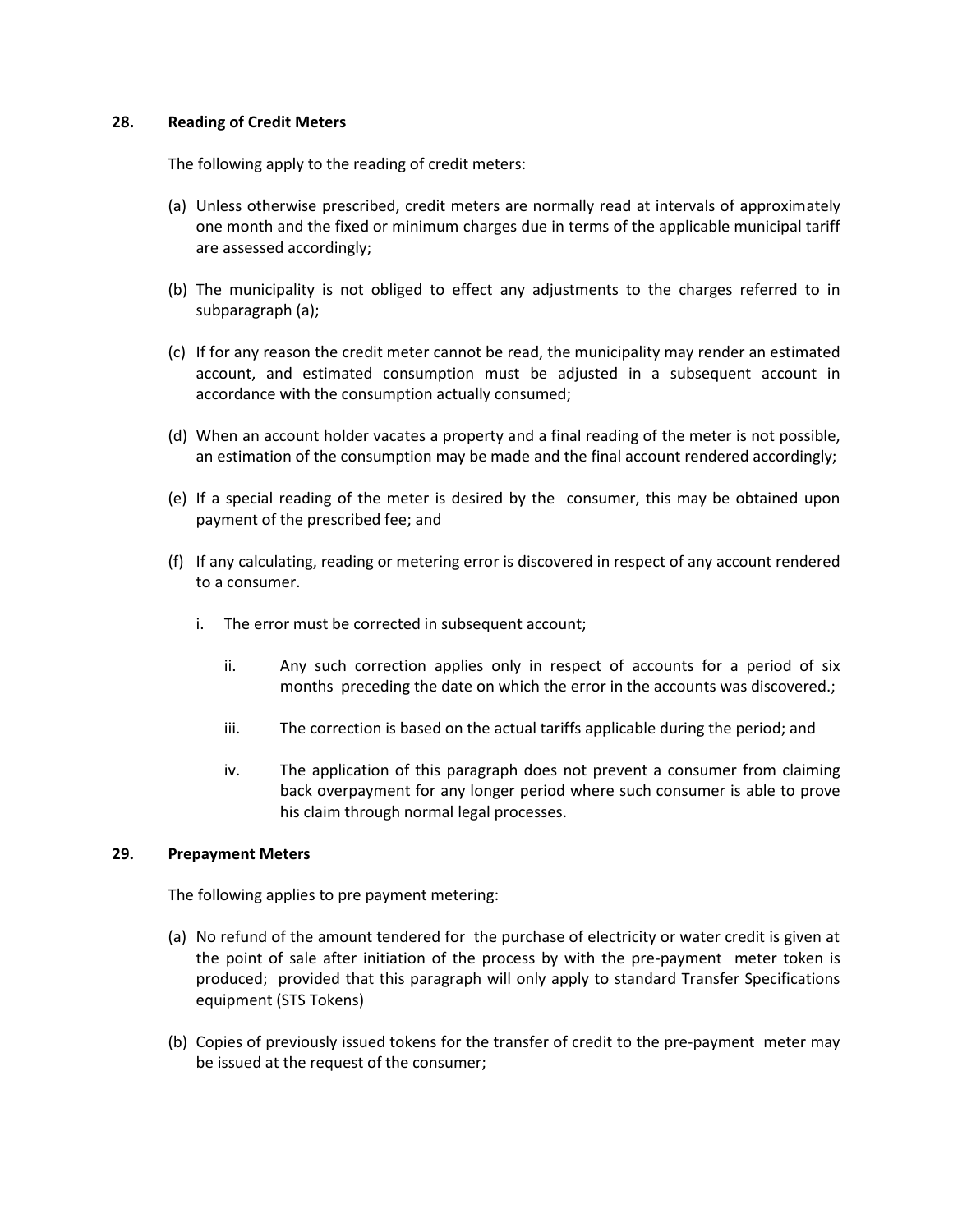- (c) When an account holder vacates any premises where a prepayment meter is installed, no refund for the credit remaining in the meter is made to the owner by the municipality;
- (d) The municipality is not liable for the re-instatement of credit in a prepayment meter lost due to tampering with, or the incorrect use of the abuse of pre-payment meters or tokens;
- (e) Where an account holder is indebted to the municipality for any rates, metered services, other municipal charges, levies, fees , fines, interest, taxes or any other amount or amounts payable arising from any other liability or obligation, the municipality may deduct a percentage from the amount tendered to offset the amount owing to the municipality; and
- (f) The municipality may appoint vendors for the sale of credit for prepayment meters and does not guarantee the continued operation of any vendor.

#### **30. Resale of water or electricity**

- (a) No account holder who is supplied with metered services in terms of this policy may sell or supply water or electricity to any other person or persons foe such use upon any premises other than those in respect of which such agreement is made or permit or offer such resale or supply to be made unless prior permission from the municipality has been obtained.
- (b) If the municipality grants the permission referred to in subparagraph (a), it may stipulate the maximum price at which the water or electricity may be sold and impose such other conditions as it may deem fit.
- (c) Permission referred to in subparagraph (a) may be withdrawn at any time
- (d) Where water or electricity is resold for use on the same premises, such resale must be in accordance with the tariff and subject to such conditions as the municipality may impose.

#### **31. Additional powers to restrict or disconnect supply of services**

The municipality may, in addition to any other provisions of this policy, restrict or disconnect the supply of water and electricity, or discontinue any other service to any premises if.

- (a) An administration order is granted in terms of paragraph 74 of the Magistrates Court Act, 1994 (Act 37 of 1944), in respect of an account holder; provided further that such services will only be suspended if the account holder fails to make regular payment in respect of current services.
- (b) An account holder of any service fails to comply with a condition of supply imposed by the municipality;
- (c) An account holder obstructs the efficient supply of electricity, water or any other municipal services to another account holder;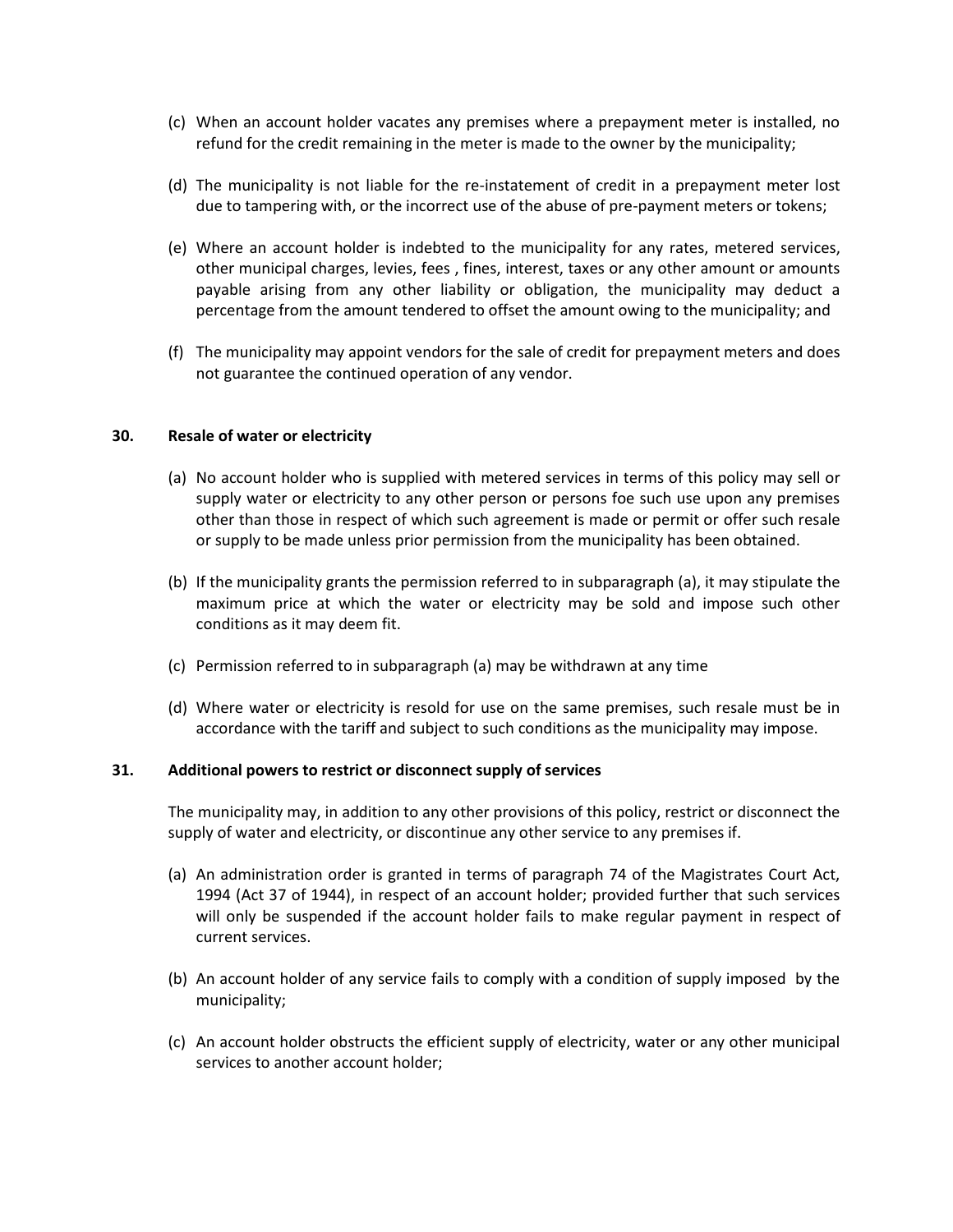- (d) An account holder supplies such municipal services to any person who is not entitled thereto or permits such service to continue;
- (e) An account holder causes a situation which is dangerous or a contravention of relevant legislation; or
- (f) An account holder is placed under provisional registration, liquidation or judicial management or commits an act of insolvency Act, 1936 (Act 24 of 1936).

#### **32. Tampering, unauthorized connections and reconnections, and improper use**

- (a) The municipality reserves the right to monitor its service network for signs of tampering or irregularities.
- (b) No person may in any manner or for any reason tamper or interfere with any meter or metering equipment or service connection or service protective device or supply mains or any other equipment of the municipality.
- (c) Where evidence exists of an account holder or any person having contravened subparagraph (b), the municipality has the right to disconnect the supply immediately and without prior notice tot the account holder, and the account holder is liable for all fees and charges levied by the Municipality for such disconnection.
- (d) Where an account holder or any person has contravened subparagraph (b) and such contravention has resulted in the meter recording less that the true consumption, the municipality has the right to recover from the account holder the full cost of his estimated consumption

#### **33. Clearance certificate**

To effect the transfer of any immovable property from one registered owner to another, the Registrar of Deeds requires a clearance certificate which certificate is obtainable from the municipal manager upon payment of the prescribed fee and subject tot the conditions of Section 118 of the municipal Systems Act, 2000(act 32 of 2000) being met.

#### **34. Tenders and grants-in-aid**

- (a) Each tender submitted to the municipality must be accompanied by a certificate from the municipality stating that the proposed supplier/service provider is not indebted to the municipality for any arrear amount reflected on the municipal account.
- (b) Should a proposed supplier/service provider be so indebted to the municipality for any arrear amount the municipality may disallow the tender.
- (c) The municipality may only consider a tender once the proposed supplier/service provider has made satisfactory arrangements to pay the outstanding amount by means of installments, or has settled all arrear amounts in full.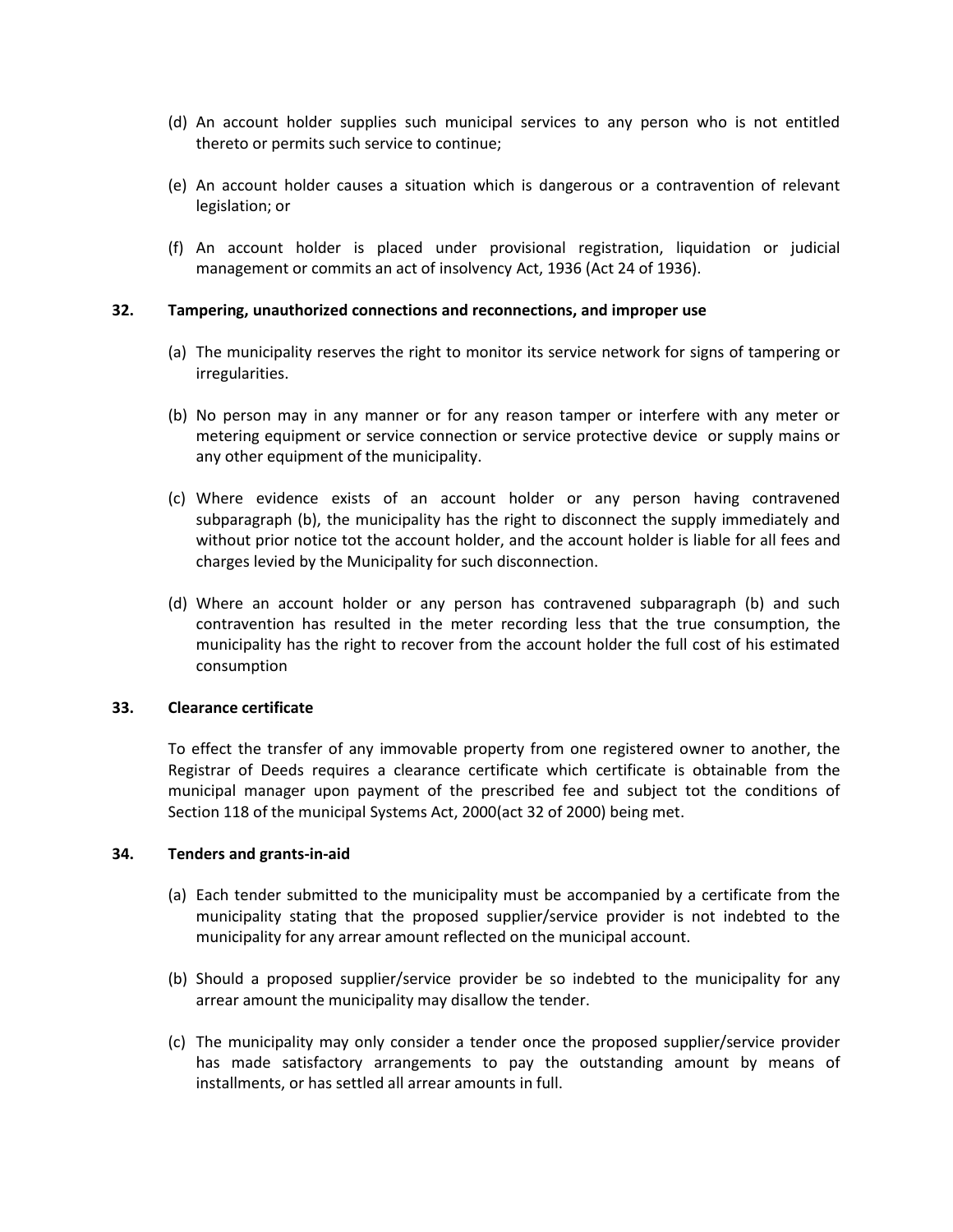- (d) The municipal manager or a duly authorized officer of the municipality must in the conditions of contract, provide for the deduction from moneys owed to the supplier/service provider in order to settle any outstanding amount.
- (e) Payment of any grants-in-aid approved by the municipality may be withheld pending payment of any outstanding municipal account or pending an agreement between municipality and the receiver of a grant-in-aid in which satisfactory arrangements have been made regarding the settlement of the outstanding municipal account.
- 35. Power of council to recover costs
	- (a) Where a bank dishonors any payment made to the municipality, the municipality may levy and recover all related costs and any administration fees against an account of the defaulting account holder and may disconnect or restrict the supplies to the premises of such account holder.
	- (b) All legal costs, excluding attorney-and-client costs incurred in the recovery of amounts in arrears and payable in terms of the Magistrates Court Act, 1944 (Act 32 of 1944), must be levied against the arrears account of the account holder.
	- (c) For any action taken in demanding payment from an account holder or reminding an account holder by means of telephone, fax, electronic mail, letter or otherwise that payments are due, a fee will be levied against the municipality's tariff policy.

#### **36. Prima facie evidence**

A certificate reflecting the amount due and payable to the municipality, signed by the municipal manager, is, upon mere production thereof, prima facie evidence of the indebtedness of the person mentioned in it.

## **37. Abandonment of bad debts, and full and final settlement of account**

- (a) Before terminating the debt collection procedure in any individual instance, the municipal manager must –
	- i. Ensure that all debt collection mechanisms as provided for in paragraph (16) have been utilized where reasonable ;
	- Ii maintain an audit trail; and
	- iii document the reasons for terminating the debt collection procedure, including the cost of enforcement and necessary financial adjustments.
- (b) The municipal manager may consider an offer in full and final settlement, and must, if in the interest of the municipality, in writing consent to the acceptance of a lesser amount in full and final settlement of the amount due and payable.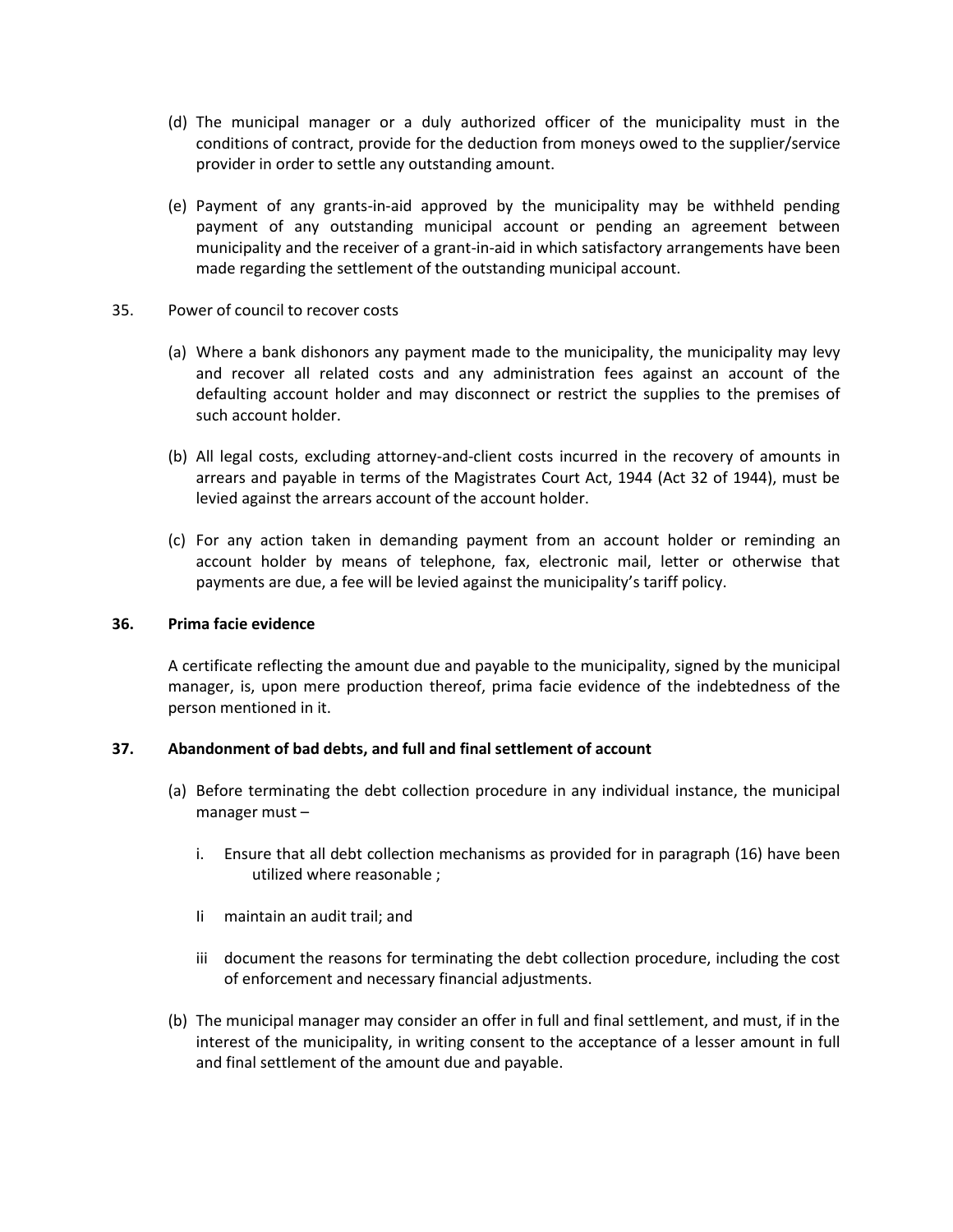(c) Where the exact amount due and payable to the municipality has not been paid in full, any lesser amount tendered to and accepted by any municipal manager, shall not be deemed to be in full and final settlement of such an amount.

# **38. Power of entry and inspection**

- (a) A duly authorized representative of the municipality may, for any reason related to the implementation or enforcement of this policy, at all reasonable times or in emergency at any time, enter premises, request information and carry out such inspection as deemed necessary and may, for purposes of installing or repairing any meter or service connection for reticulation, disconnect, stop or restrict the provision of any service.
- (b) If the municipality considers it necessary for work to be performed to enable an officer to perform a function referred to in subparagraph (A) properly and effectively, it may –
	- I by written notice require an account holder to do, at own expense, specified work within a specified period; or
	- Ii if the situation is a matter of urgency, without prior notice, do such work or cause it to be done at the expense of the account holder.
- (c) If the work referred to in subparagraph (b) is carried out for the sole purpose of establishing whether a contravention of this policy has taken place and no such contravention has occurred, the municipality must bear the expense connected therewith together with that of restoring the premises to its former condition.

## **39. Authentication and service of orders, notices and other documents**

- (a) An order, notice or other document requiring authentication by the municipality must be signed by the municipal manager and when issued by the municipality in terms of this policy is deemed to be duly issued if it is signed by an officer authorized by the municipality.
- (b) Any notice or other document that is served on a person by a duly authorized officer of the municipality in terms of this policy is regarded as having been served ;
	- i. When it has been delivered to that person personally
	- ii. When it has been posted by registered or certified mail to that person's last known residential or business address in the Republic and an acknowledgement of the posing thereof from the postal services is obtained;
	- iii. When it has been posted by registered or certified mail to that person's last known residential or business address in the Republic and an acknowledgement of the posing thereof from the postal service is obtained;
	- iv. If that persons address in the republic is unknown, when it has been served on that person's agent or representative in the Republic in the manner provided by subparagraphs(h) ii or iii